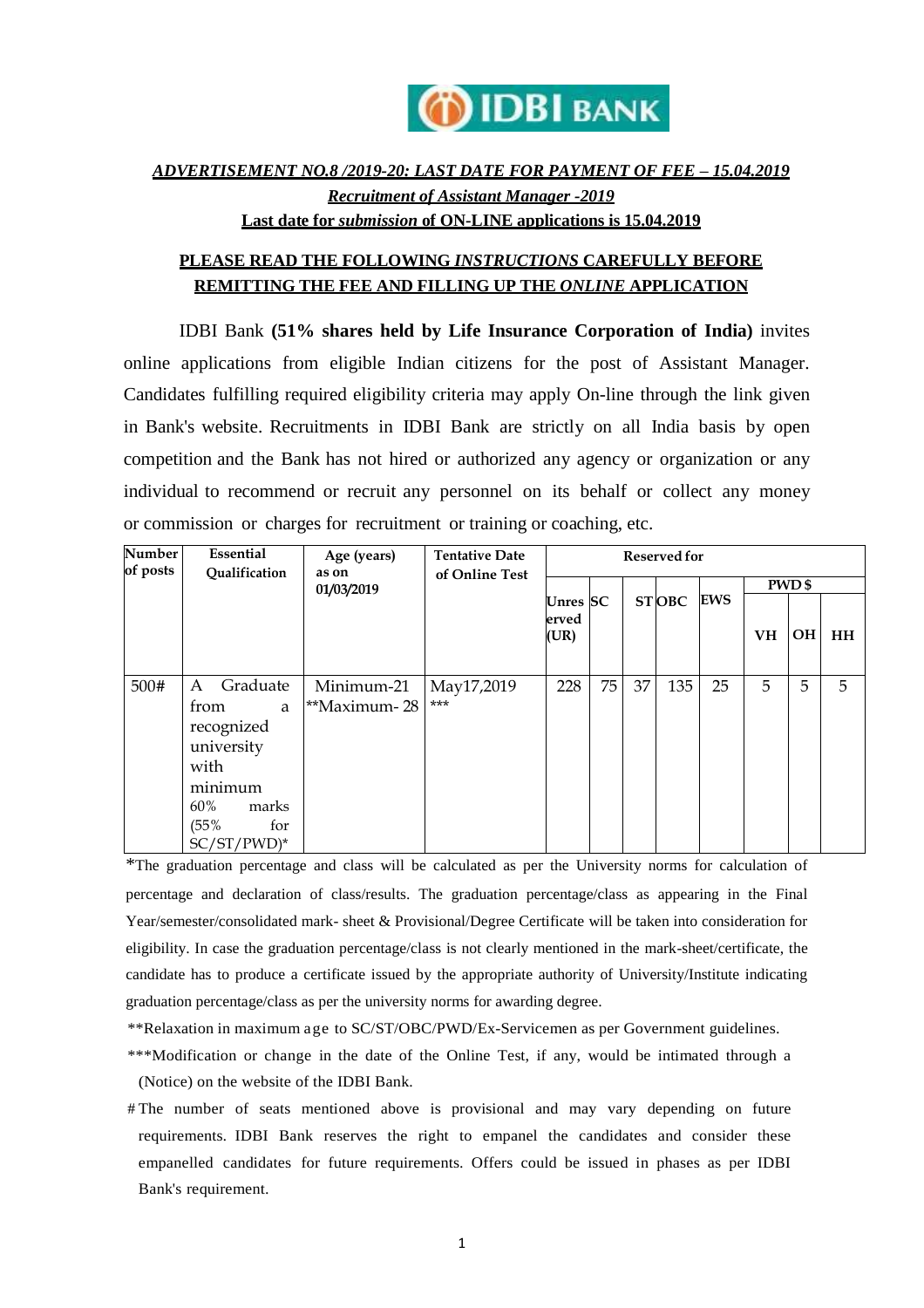#### **1. Eligibilitycriteria:-**

- a. Cutoff date: March 1, 2019
- b. Applicant must be either (i) a citizen of India, or (ii) a subject of Nepal, or (iii) a subject of Bhutan, or (iv) a Tibetan refugee (who came over to India before 1st January 1962) with the intention of permanently settling in India or (v) a person of Indian origin, who have migrated from Pakistan, Myanmar (formally Burma), Sri Lanka, East African Countries of Kenya, Uganda, the United Republic of Tanzania (formerly Tanganyika and Zanzibar), Zambia, Malwai, Zaire, Ethiopia and Vietnam with the intention of permanently settling in India. Provided that an applicant belonging to categories (ii), (iii), (iv) or  $(v)$  above shall be a person in whose favour a certificate of eligibility has been issued by Government of India. The applicant, in whose case a certificate of eligibility is necessary, may participate in the selection process conducted by the IDBI Bank, but on final selection, the offer of appointment may be given only after the necessary eligibility certificate have been issued to him/ her by the Government of India.
- c. Candidates are expected to have proficiency in computers.
- d. Candidates should be Graduate from any discipline from a recognized university with minimum 60% marks (55% for SC/ST/PWD candidates).
- e. The candidate must possess valid Mark-sheet / Degree Certificate that he/ she is a graduate on the day he / she registers and indicate the percentage of marks obtained in Graduation while registering online.
- f. The date of passing the eligibility examination will be the date appearing on the mark-sheet or provisional certificate issued by University / Institute. In case the result of a particular examination is posted on the website of the University / Institute and web based certificate is issued then proper document/certificate in original issued and signed by the appropriate authority of the University / Institute indicating the date of passing properly mentioned thereon will be reckoned for verification and further process.
- g. Candidate should indicate the percentage obtained in Graduation calculated to the nearest two decimals in the online application. Where CGPA / OGPA is awarded, the same should be converted into percentage and indicated in online application. If called for Interview / document verification, the candidate will have to produce a certificate issued by the appropriate authority inter alia stating that the norms of the University regarding conversion of grade into percentage and the percentage of marks scored by the candidate in terms of norms.
- h. **Calculation of Percentage:** The graduation percentage and class will be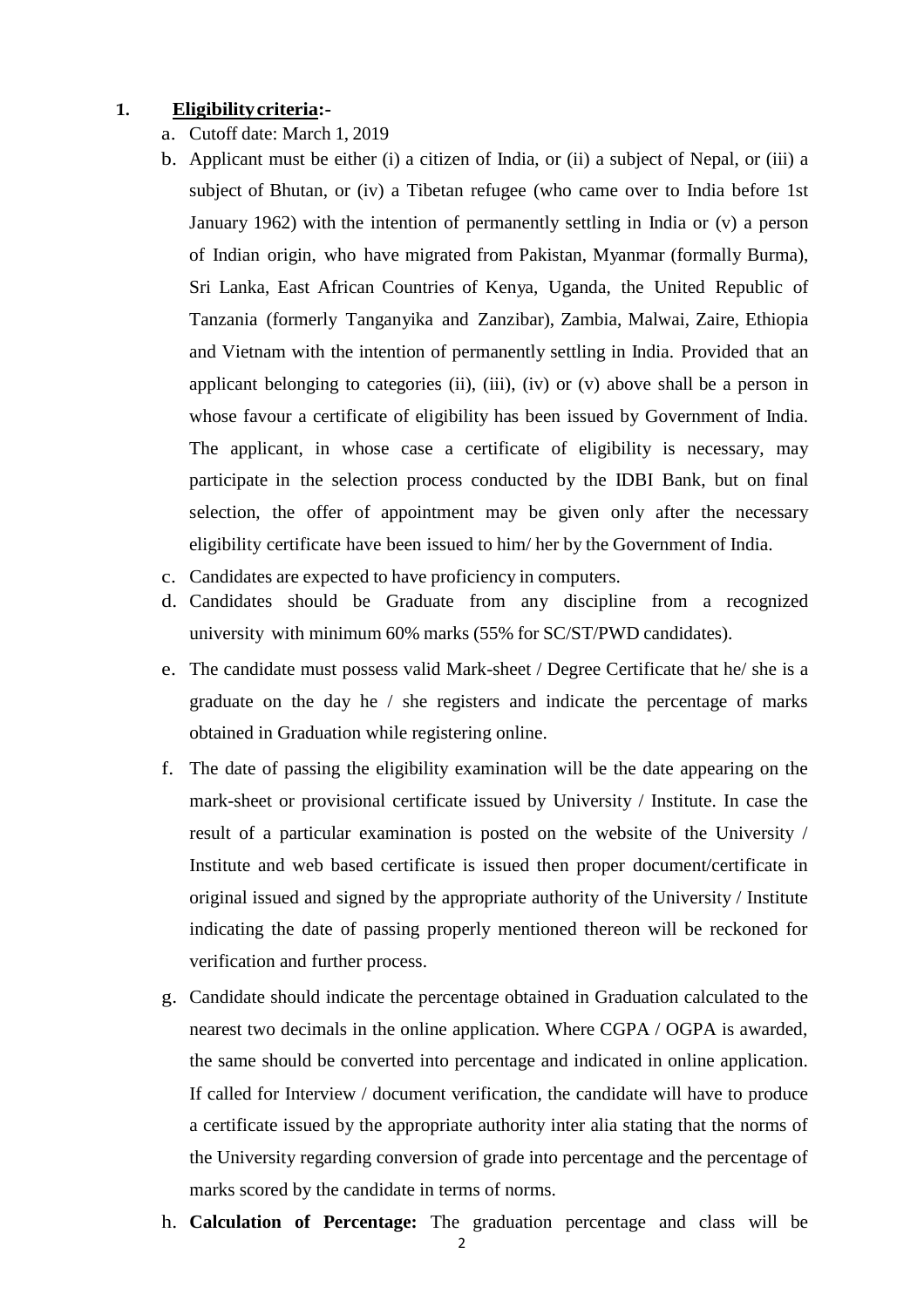calculated as per the University norms for calculation of percentage and declaration of class/results. The graduation percentage/class as appearing in the Final Year/semester/consolidated mark- sheet & Provisional/Degree Certificate will be taken into consideration for eligibility. In case the graduation percentage/class is not clearly mentioned in the mark-sheet/certificate, the candidate has to produce a certificate issued by the appropriate authority of University/Institute indicating graduation percentage/class as per the university norms for awarding degree.

- i. Candidate should indicate the percentage obtained in Graduation calculated to the nearest two decimals in the online application. The fraction of percentage so arrived will be ignored i.e. 59.99% will be treated as less than 60% and 54.99% will be treated as less than 55%.
- j. The IDBI Bank reserves the right to raise or modify the eligibility criteria pertaining to educational qualification including percentage of marks secured at Graduation level. Depending upon the requirement, IDBI Bank reserves the right to cancel or restrict or curtail or enlarge any or all of the provisions of the recruitment process, if need so arises, without any further notice and without assigning any reason thereof.
- k. Those who are in the final year of their Graduation/ Semester may also apply provisionally subject to the condition that, if called for interview, they will have to produce proof of having passed the graduation examination on or before 15.04.2019 (last date for online registration)
- 2. **Age (As on March 1, 2019):** Minimum: 21 years Maximum : 28 years i.e. a candidate must have been born not earlier than 02.03.1991 and not later than 01.03.1998 (both dates inclusive) **Relaxation in Upper age limit**

| S.N          | Category                                                                                                                                                                                                                                                                                                                                                                                                                                                                                                                                              | Age Relaxation |
|--------------|-------------------------------------------------------------------------------------------------------------------------------------------------------------------------------------------------------------------------------------------------------------------------------------------------------------------------------------------------------------------------------------------------------------------------------------------------------------------------------------------------------------------------------------------------------|----------------|
| a            | Scheduled Caste/Scheduled Tribe                                                                                                                                                                                                                                                                                                                                                                                                                                                                                                                       | 5 years        |
| $\mathbf b$  | Other Backward Classes (Non-Creamy Layer)                                                                                                                                                                                                                                                                                                                                                                                                                                                                                                             | 3 years        |
| $\mathsf{C}$ | Persons With Disabilities                                                                                                                                                                                                                                                                                                                                                                                                                                                                                                                             | 10 years       |
| d            | Ex-Servicemen, Commissioned Officers including Emergency<br>Commissioned Officers (ECOs)/ Short Service Commissioned Officers<br>(SSCOs) who have rendered at least 5 years military service and have been<br>released on completion of assignment (including those whose assignment<br>is due to be completed within one year from the last date of receipt of<br>application) otherwise than by way of dismissal or discharge on account of<br>misconduct or inefficiency or physical disability attributable to military<br>service or invalidment | 5 years        |
| $\mathbf{e}$ | Persons ordinarily domiciled in the State of Jammu & Kashmir during<br>the period 01.01.1980 to 31.12.1989                                                                                                                                                                                                                                                                                                                                                                                                                                            | 5 years        |
|              | Persons affected by 1984 riots                                                                                                                                                                                                                                                                                                                                                                                                                                                                                                                        | 5 years        |

NOTE :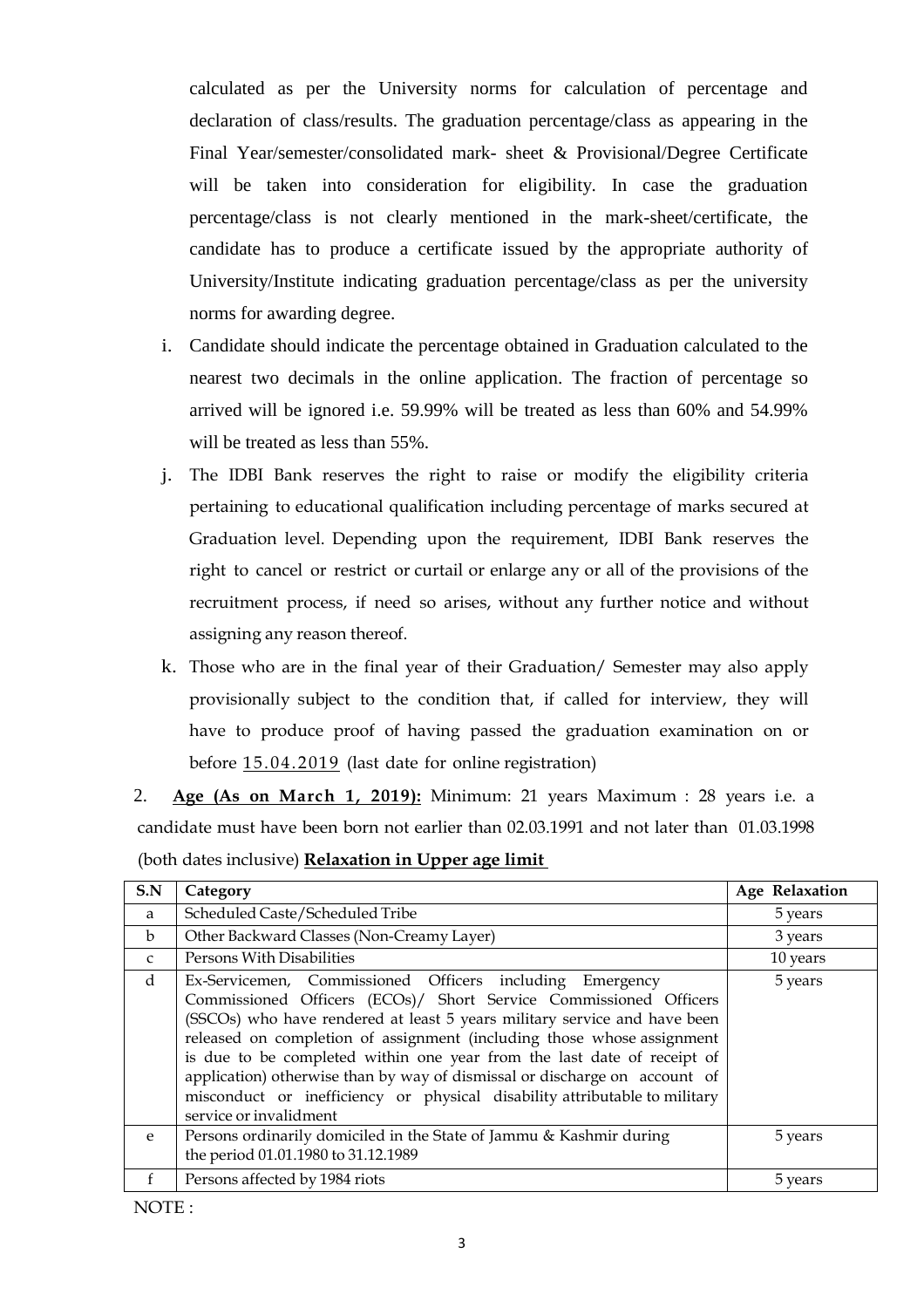- (i) The relaxation in upper age limit to SC/ST/OBC candidates is allowed on cumulative basis with only one of the remaining categories for which age relaxation is permitted as mentioned above in Point No. 2 (c) to 2 (f).
- (ii) The maximum age limit specified is applicable to General Category candidates.
- (iii) Candidates seeking age relaxation will be required to submit necessary certificate(s) in original / copies at the time of Interview and at any subsequent stage of the recruitment process.
- (iv) In case of an Ex-serviceman who has once joined in a Govt. job on the civil side after availing the benefits given to him as an Ex-servicemen for his reemployment, his Ex- serviceman status for the purpose of reemployment in Government ceases.

### 3. HOW TO APPLY:-

Candidates can apply only online from **14.04.2019** and no other mode of application will be accepted. IMPORTANT POINTS TO BE NOTED before applying online, candidates should:

- (i) Scan their photograph and signature ensuring that both the photograph and signature adhere to the required specifications as given under Guideline for photograph & signature scan and upload (Annexure II).
- (ii) Have a valid personal email ID and mobile number, which should be kept active till the completion of this Recruitment Process. IDBI Bank will send call letters for the Examination and other information through the registered e-mail ID. In case a candidate does not have a valid personal e-mail ID/mobile number, he/she should create his/her new e-mail ID and obtain mobile number before applying on-line and must maintain that email account and mobile number. In case of non-reaching of the communication /information due to technical defect, error or failure, IDBI Bank shall not be responsible for the same.

### (iii) APPLICATION FEES/ INTIMATION CHARGES (NON REFUNDABLE)

PAYMENT OF FEE - ON LINE :

(Both days inclusive)

| CATEGORY       | AMOUNT $(\bar{\zeta})$                                      |
|----------------|-------------------------------------------------------------|
| SC/ST/PWD      | ₹150 (Intimation charges only)                              |
| FOR ALL OTHERS | $\overline{\xi}$ 700 (Application fee + Intimation charges) |

Bank Transaction charges for Online Payment of application fees/intimation charges will havetobebornebythecandidate

### DETAILED GUIDELINES/PROCEDURES FOR

## A. APPLICATION PROCEDUREs

### B. PAYMENT OF FEES

A. Application Procedure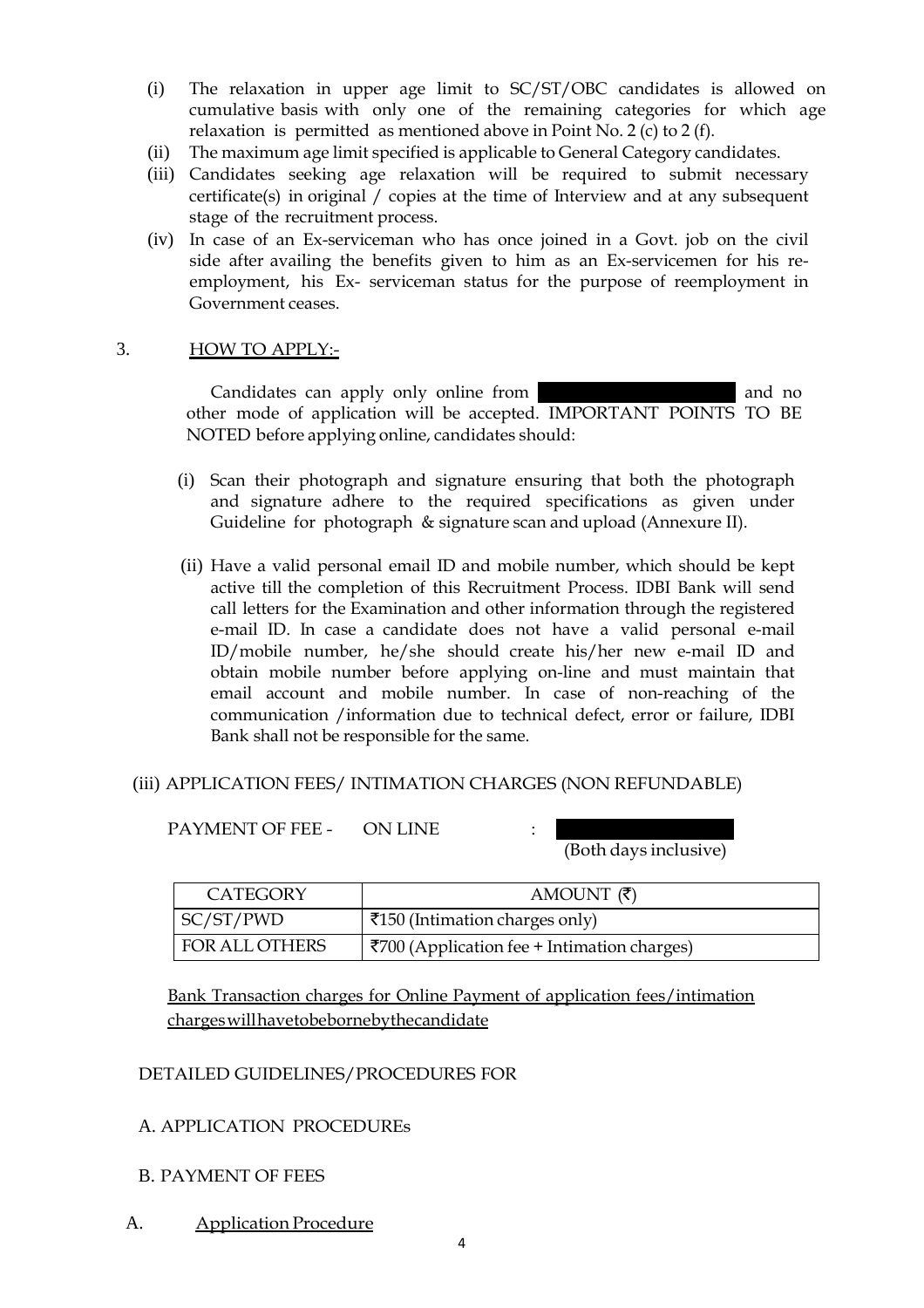- (i) Candidates to visit IDBI Bank's website [www.idbi.com](http://www.idbi.com/) and click on the"**CAREERS"** to open the link **"Recruitment of Assistant Manager - 2019**" and then click on the option **"APPLY ONLINE"** which will open a new screen.
- (ii) To register application, choose the tab "Click here for New Registration" and enter Name, Contact details and Email-id. A Provisional Registration Number and Password will be generated by the system and displayed on the screen. Candidate should note down the Provisional Registration Number and Password. An Email & SMS indicating the Provisional Registration number and Password will also be sent.
- $(i)$  In case the candidate is unable to complete the application form in one go, he / she can save the data already entered by choosing "SAVE AND NEXT" tab. prior to submission of the online application candidates are advised to use the "SAVE AND NEXT" facility to verify the details in the online application form and modify the same if required. Visually Impaired candidates should fill the application form carefully and verify/ get the details verified to ensure that the same are correct prior to final submission.
- (ii) Candidates are advised to carefully fill and verify the details filled in the online application themselves as no change will be possible/ entertained after clicking the FINAL SUBMIT BUTTON.
- (iii) The Name of the candidate or his /her Father/ Husband etc. should be spelt correctly in the application as it appears in the Certificates/ Mark sheets. Any change/alteration found may disqualify the candidature.
- (iv) Validate your details and Save your application by clicking the 'Validate your details' and 'Save & Next' button.
- (v) Candidates can proceed to upload Photo & Signature as per the specifications given in the Guidelines for Scanning and Upload of Photograph and Signature detailed under point "C".
- (vi) Candidates can proceed to fill other details of the application Form.
- (vii) Click on the Preview Tab to preview and verify the entire application form before FINAL SUBMIT.
- (viii) Modify details, if required, and click on 'FINAL SUBMIT' ONLY after verifying and ensuring that the photograph, signature uploaded and other details filled by you are correct.
- (ix) Click on 'Payment' Tab and proceed for payment.
- (x) Choose the Payment Mode ONLINE and click on 'Submit' button. NO CHANGE IS PERMITTED IN PAYMENT MODE ONCE CHOSEN.

## B. PAYMENT OF FEES (ONLINE MODE ONLY)

- a. The application form is integrated with the payment gateway and the payment process can be completed by following the instructions.
- b. The payment can be made by using Debit Cards (RuPay/Visa/MasterCard/Maestro), Credit Cards, Internet Banking, IMPS, Cash Cards/ Mobile Wallets by providing information as asked on the screen.
- c. After submitting your payment information in the online application form, PLEASE WAIT FOR THE INTIMATION FROM THE SERVER. DO NOT PRESS BACK OR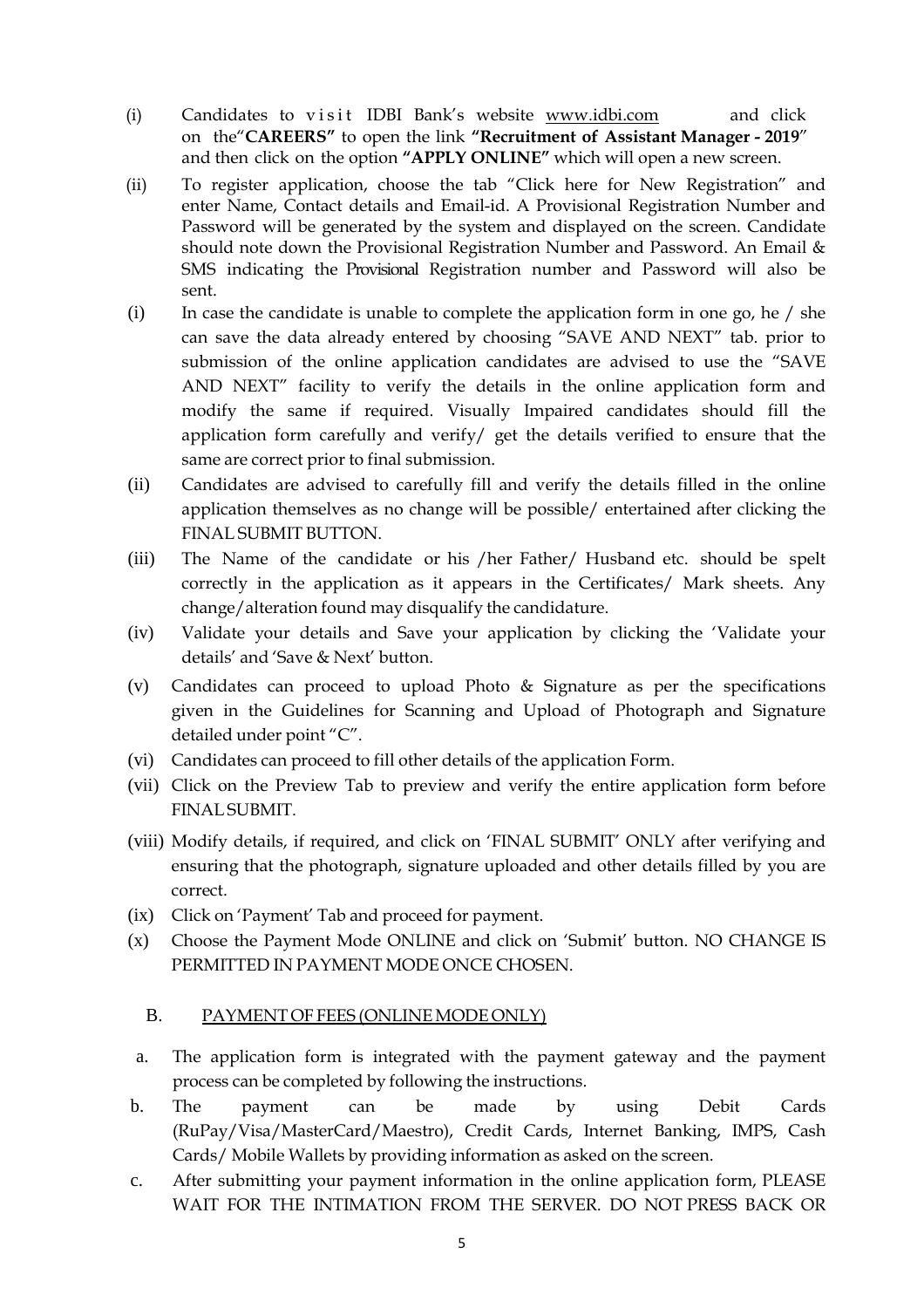REFRESH BUTTON IN ORDER TO AVOID DOUBLE CHARGE

- d. On successful completion of the transaction, an e-Receipt will be generated.
- e. Non-generation of 'E-Receipt' indicates PAYMENT FAILURE. On failure of payment, Candidates are advised to login again using their Provisional Registration Number and Password and repeat the process of payment.
	- f. Candidates should print online application form containing fee details. Please note that if the same cannot be generated online transaction may not have been successful.
	- g. Preserve the hard copy of the system generated online Application form and e-Receipt for submission during the time of personnel interview, document verification & pre-recruitment medical test. The hard copy is not to be sent to the bank.
	- h. For Credit Card users: All charges are listed in Indian Rupee. If you use a non-Indian credit card, your bank will convert to your local currency based on prevailing exchange rates.
	- i. To ensure the security of your data, please close the browser window once your transaction is completed.

## 4. **Important Instructions**:

Candidates applying for the post, after submission of the online application form shall take a printout of system-generated hard copy of the application form, and preserve the same for submission at the time of personal interview, alongwith fee payment e-receipt and the documents required in support of the eligibility criteria as detailed below (Candidates are also required to preserve a copy of application form and e-receiptforanyfuturerequirements):

(a)  $\text{Age: } 10^{\text{th}}$  or  $12^{\text{th}}$  standard mark sheet or school leaving certificate or birth certificate. The certificate or documentary evidence issued by the competent authority for age relaxation under any other clause.

## (b) **Educational Qualifications:**

- Graduation
- All semester wise or year wise individual mark sheets.
- All mark sheets pertaining to improvement in the marks [i.e. if the candidates has made more than one attempt to obtain pass or improve marks of any subject in any of the semester(s) or year(s)]
- Degree or provisional pass certificate.
- High School (Class  $10^{th}$ ) and Intermediate (Class  $12^{th}$ )
- Mark sheets and passing certificates
- (a) **Work Experience**: If declared in the application form, all the documents such as experience Certificate from the past and current employers or Offer Letters, Relieving Letters, Pay or Salary Slips clearly indicating the date of joining and date of relieving for each of the past or previous employer(s). The experience certificate or testimonials produced by the candidates should indicate the date of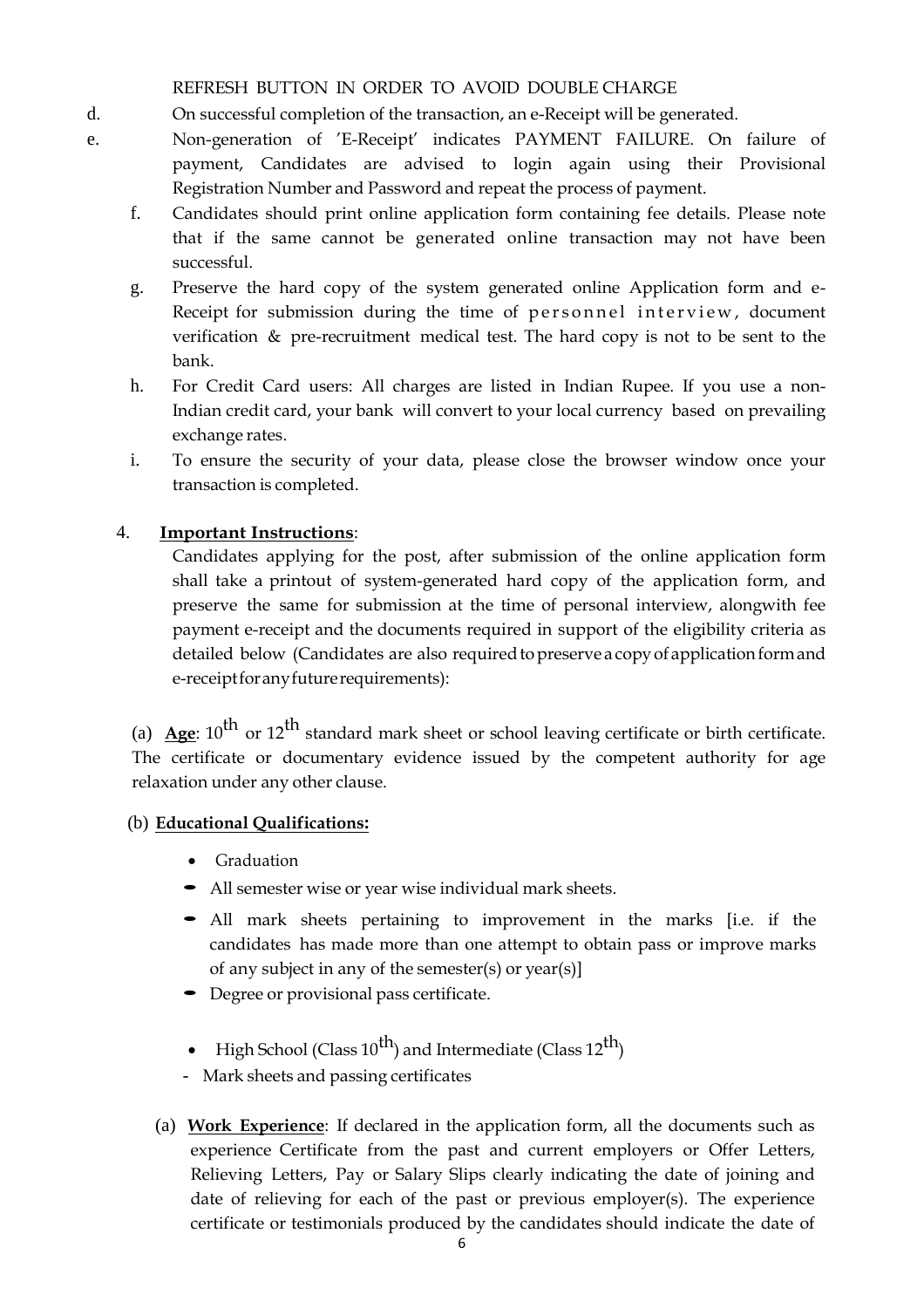joining and relieving, designation at the time of joining, date of promotion with designation, if any. Any adverse remark from the previous employer(s) or any act of misconduct/ wrong committed by the candidate would be a disqualification to apply and render the candidature for cancellation.

- (b) **Caste Certificate:** If declared, Copy of Caste Certificate for SC, ST and OBC category candidates. The competent authority for the issue of the category certificate are as under:
	- District Magistrate/ Additional Dist. Magistrate/ Collector/ Deputy Commissioner/Additional Dy. Commissioner/ Dy. Collector/ First Class Stipendiary Magistrate/Sub-Division Magistrate/ Taluka Magistrate/ Executive Magistrate/ Extra Assistant Commissioner
	- Chief Presidency Magistrate/ Additional Chief Presidency Magistrate/ Presidency Magistrate
	- Revenue Officer not below the rank of Tahsildar
	- Sub-Divisional Officer of the area where the candidate and/or his family normally resides
- (c) **Person with Disability (PWD) Certificate**: If declared, Medical Certificate issued by the Competent Authority in case of PWD candidates. Authorized Certifying Authority will be a Medical Board duly constituted by the Central/ State Government having at least 3 members consisting of Chief Medical Officer, Sub-Divisional Medical Officer in the District and an Orthopedic Surgeon, Ophthalmology Surgeon, ENT Surgeon, as the case maybe.
- (c) Photo identity such as PAN card/ Driving License/ passport/ voters ID card/UID card/ Bank passbook with photograph/Photo identity Proof issued by Gazetted Officer or People's representative (on the official letter head) / Identity Card issued by a recognized College/University/ Employee ID.
- (d) Print out of the online call letter for the online test with a recent passport size colour photograph (without dark glasses) firmly pasted at the prescribed place duly signed across by the applicant.

**Inability to produce any of the above mentioned documents (both original and attested copy) at the time of interview will render the candidates ineligible for the selection. The candidates, who do not produce the documents (both in original and attested copy) indicated above, would not be allowed to appear for interview.**

|                  | Sl. No.   Activity                                                      | Date                         |
|------------------|-------------------------------------------------------------------------|------------------------------|
| 1.               | Opening and closing of payment Gateway                                  | LINK FOR APPLICATIONS WILL   |
| $\overline{2}$ . | Opening and closing of gateway for<br>submission of on-line application | <b>BE MADE LIVE SHORTLY.</b> |
| 3.               | Date of Online (Tentatively) Test at all   17.05.2019<br>centers        |                              |

(e) Important dates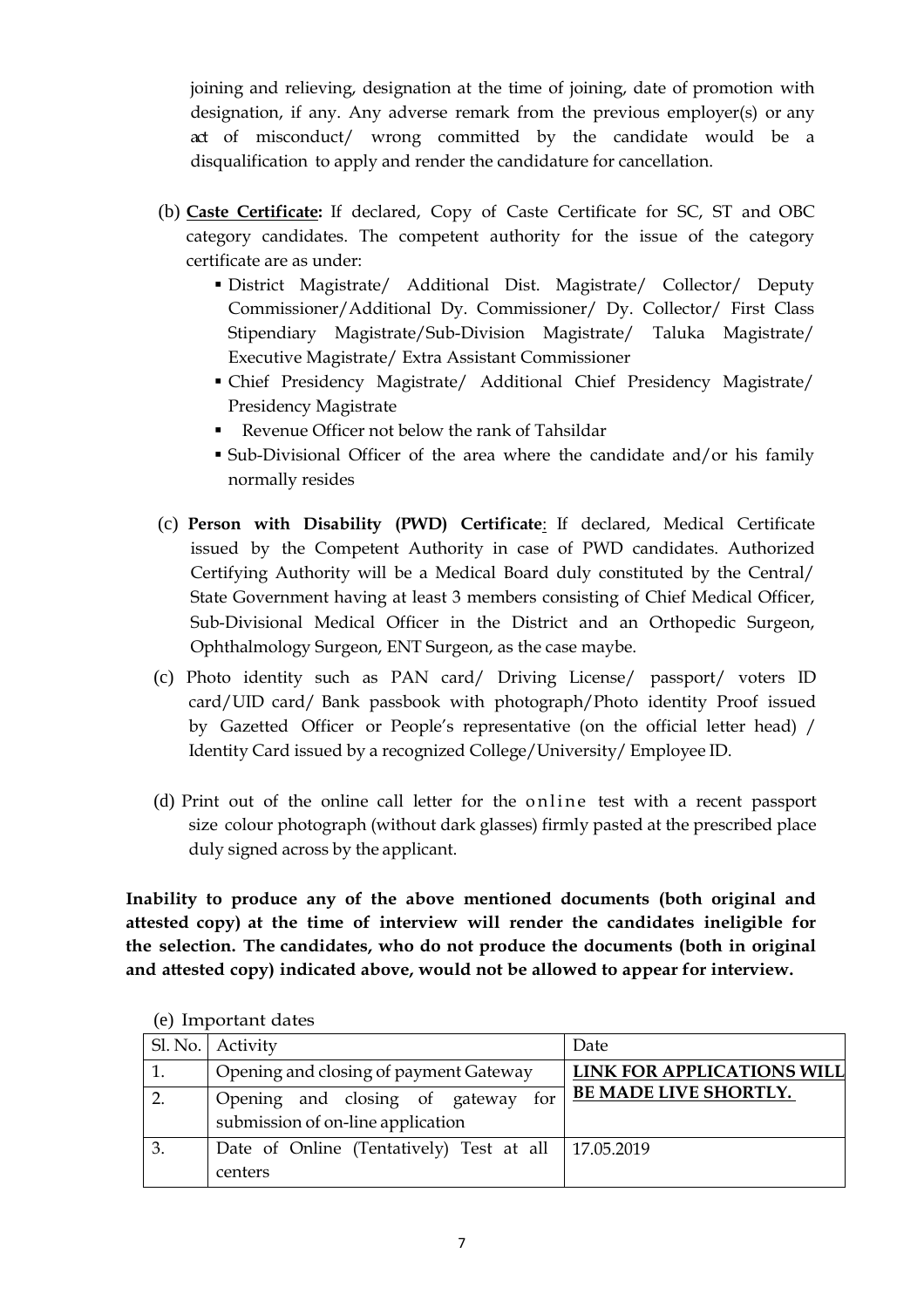## 5. Selection Process

a. The selection process will comprise of Online Test followed by personal interview of the candidates, who have qualified in the online test. The online test will be objective in nature. The details of the same are furnished hereunder.

| S.No           | Name of the Test                     |    | No. Of Questions   Maximum Marks   Duration |                 |  |
|----------------|--------------------------------------|----|---------------------------------------------|-----------------|--|
|                | Logical Reasoning, Data Analysis     | 60 | 60                                          |                 |  |
|                | & Interpretation                     |    |                                             | Composite       |  |
| $\overline{2}$ | English Language                     | 40 | 40                                          | time of 2 hours |  |
| 3              | Quantitative Aptitude                | 40 | 40                                          |                 |  |
| 4              | General/Economy/Banking<br>Awareness | 60 | 60                                          |                 |  |

- b. The applicants will be called for the Online Test based on the information provided by them in the online application form, subject to scrutiny at a later date.
- c. **Penalty for Wrong Answers** For each question for which a wrong answer has been given by the candidate, one fourth or 0.25 of the marks assigned to that question will be deducted as penalty to arrive at corrected score. If a question is left blank, i.e. no answer is marked by the candidate; there will be no penalty for that question.
- d. The applicants, who are successful in the On-line test, would be called for a personal interview. While the number of candidates to be called for interview will be at the discretion of IDBI Bank, adequate number of candidates in each category, as decided by the Bank, will be called for Interview. During interview candidates will have the option to answer the questions in Hindi or English. Applicants qualifying the personal interview shall be considered for final shortlisting.
- e. The final selection or offer of employment would be made based on applicant's marks in the interview, Online test, being found medically fit and subject to fulfillment of all other eligibility criteria with regard to age and qualification as stipulated in the advertisement. Reference for medical test does not imply final selection, which may please be noted.
- f. The online test for the post of Assistant Manager would be held at Ahmedabad, Amritsar, Bhopal, Bengaluru, Belgaum, Bhubaneswar, Coimbatore, Chennai, Chandigarh, Delhi – NCR, Guwahati, Gwalior, Hyderabad, Jaipur, Kanpur, Kolkata, Kochi, Lucknow, Madurai, Mangalore, Mumbai / Navi Mumbai / Greater Mumbai / Thane, Nagpur, Patna, Pune, Raipur, Rajkot, Ranchi, Thiruvananthapuram, Vijayawada and Vishakhapatnam (refer to **Annexure I)**. Applicants may select any one center from the above-mentioned centers and indicate the same in his or her application. **Request for change of Center will not be entertained.** IDBI Bank, however, reserves the right to add or change or cancel any of the Centers for online test depending on the response or number of applications for a particular center. Applicants admitted to the written test will be intimated the time and address of the venue of the online test through ON-LINE Call Letters required to be downloaded from IDBI Bank's website [www.idbi.com.](http://www.idbi.com/) Applicants will not be admitted to the online test without the online Call Letter. . **In view of online test Call letter making available online, no duplicate Call**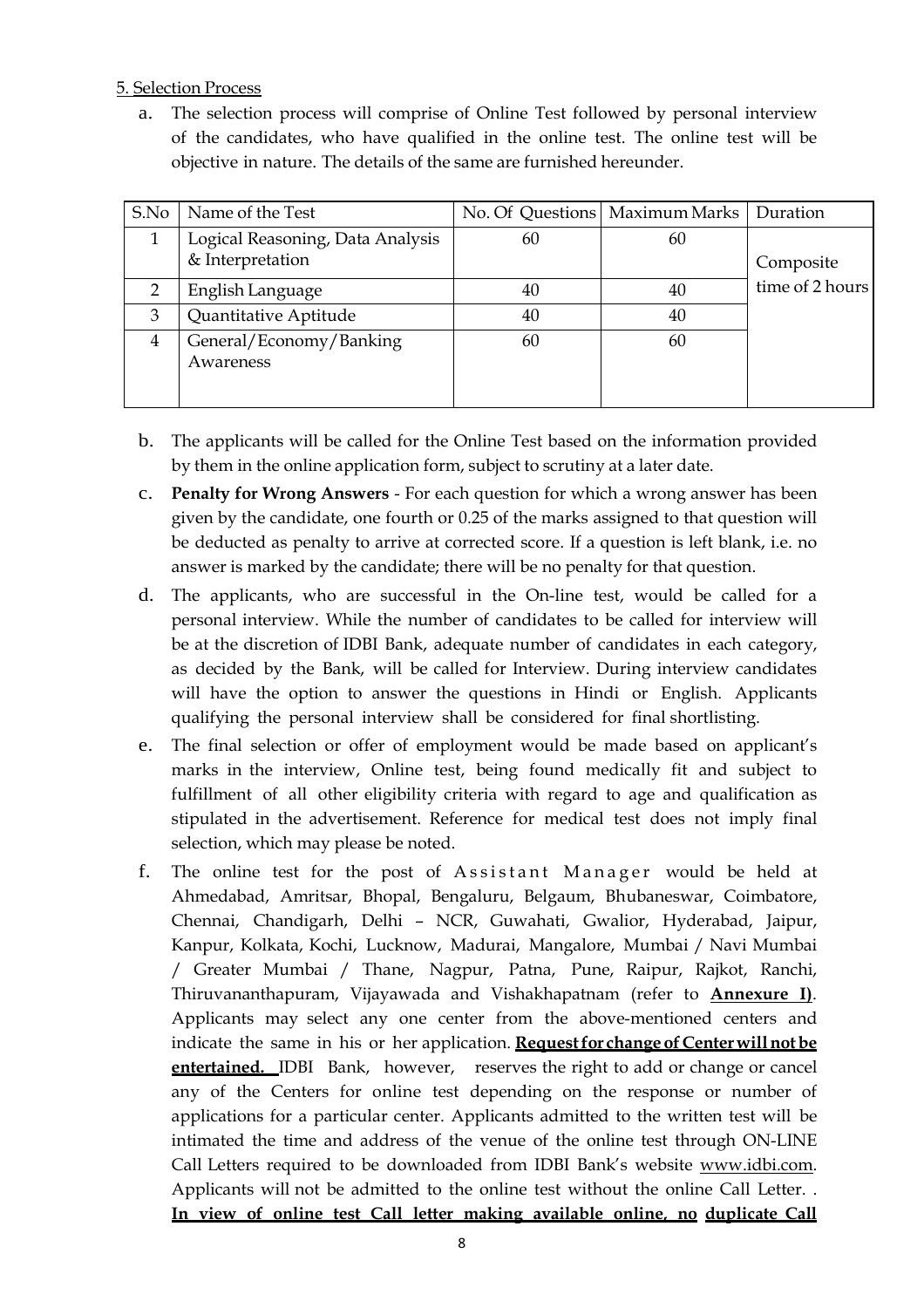### **Letter would be issued to any applicant/s.**

- g. The applicants must bring the Original Photo Identity at the time of the interview such as the PAN Card or Driving License (with the photograph)/ Passport/ Voter ID/UID Card/ Bank passbook with photograph/Photo identity Proof issued by Gazetted Officer or People's representative (on the official letter head) / Identity Card issued by a recognized College/University/ Employee ID.
- h. The candidates are advised to visit IDBI Bank's website after 07.05.2019 to download their call letters by entering their registration number and password. Candidates qualifying in on-line test would have to visit IDBI Bank's website to download the call letter for personal interview by entering their registration number and password. IDBI Bank reserves the right to decide the schedule & center of personal interview as per its convenience.
- i. The details regarding the time, date and address of the venue of the online test and Interview for the short listed eligible candidates would be put on IDBI Bank's website. No separate communication either by post or otherwise, would be issued to the candidates. Other instructions, if any, in this regard would also be displayed on the website. Candidates are, therefore, advised to visit IDBI Bank's website at regular intervals.
- j. Candidates should carry the printout of online Call Letter, application form, ereceipt of payment and all supporting documents (proof in respect of age, education, experience and caste) in original along with a copy of same at the time of interview. Please note that actual scrutiny of the facts declared by the candidates in the application form will be done only on the day of the interview. Candidates not qualifying the eligibility criteria, or failing to produce any required document on the day of the interview would not be allowed to attend the interview and his or her candidature would stand cancelled. Candidates found prima-facie eligible only would be allowed to attend the personal interview.

# 5. Action against Candidates Found Guilty of Misconduct/ Use of Unfair Means Candidates are advised in their own interest that they should not furnish any particulars that are false, tampered with or fabricated and should not suppress any material information while submitting online application. At the time of Online Test, Interview, Document Verification, Pre-recruitment

Medical Test or in a subsequent selection procedure, if a candidate is (or has been ) found guilty of –

- using unfair means or
- impersonating or procuring impersonation by any person or
- misbehaving in the examination hall or disclosing, publishing, reproducing, transmitting, storing or facilitating transmission and storage of contents of the test(s) or any information therein in whole or part thereof in any form or by any means, verbal or written, electronically or mechanically for any purpose or
- resorting to any irregular or improper means in connection with his/ her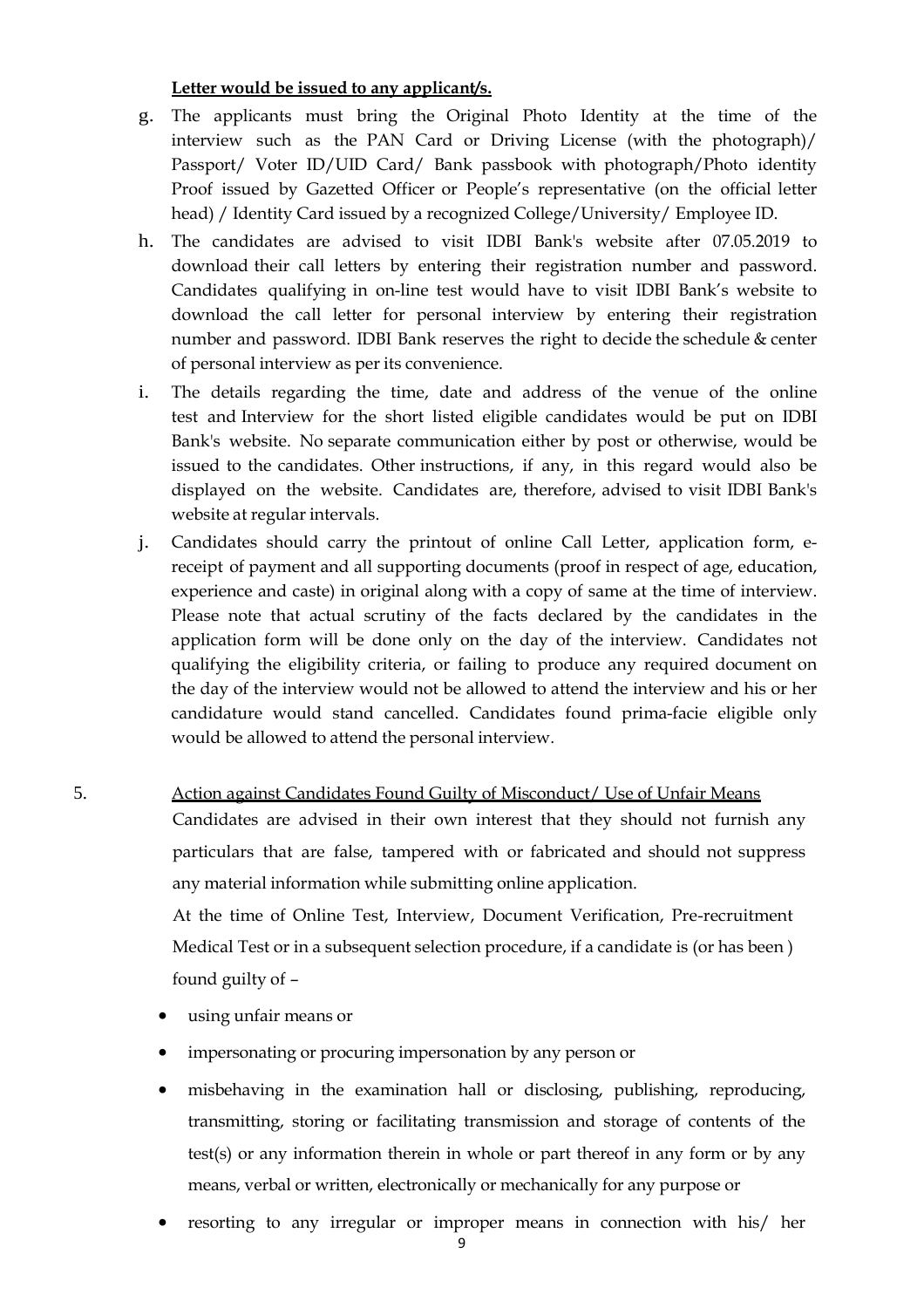candidature or

- obtaining support for his/ her candidature by unfair means, or
- carrying mobile phones or similar electronic devices of communication in the examination hall such a candidate may, in addition to rendering himself/ herself liable to criminal prosecution, be liable :
	- a. to be disqualified from the examination for which he/ she is a candidate
	- b. to be debarred either permanently or for a specified period from any examination conducted by the Bank
	- c. for termination of service, if he/ she has already joined the Bank.

*Important: Bank would be analyzing the responses (answers) of individual candidates with other candidates to detect patterns of similarity of right and wrong answers. If in the analytical procedure adopted by Bank in this regard, it is inferred/ concluded that the responses have been shared and scores obtained are not genuine/ valid, Bank reserves right to cancel the candidature of the concerned candidates without any notice and the result of such candidates (disqualified) will be withheld. No representation in this regard shall be entertained.*

#### *8*.Reservation

- a. Reservations for the SC, the ST and OBC candidates would be extended as per rules or guidelines of the Government of India. Applicable reservation percentage is 15% for SC category, 7.5% for ST category and 27% for OBC category.
- b. Reservation for Economically Weaker Sections (EWSs) 10%: Persons who are not covered under the scheme of reservation for SCs, STs and OBCs and whose family has gross annual income below Rs.8.00 Lakhs (Rupees Eight Lakhs Only) are to be identified as EWSs for benefit of reservation. Income shall also include income from all sources i.e. salary, agriculture, business, profession etc. for the financial year prior to the year of application.

Also persons whose family owns or possesses any of the following assets shall be excluded from being identified as EWS, irrespective of the family income:-

i. 5 acres of agricultural land and above;

- ii. Residential flat of 1000 sq. ft and above;
- iii. Residential plot of 100 sq. yards and above in notified municipalities;

iv. Residential plot of 200 sq. yards and above in areas other than the notified municipalities.

These guidelines are subject to change in terms of GOI guidelines/ clarifications, if any, from time to time.

c. Reservation for Physically Handicapped (PH) candidates or Person with Disabilities (PWD) @ 4% of the identified posts would also be extended. The minimum disability in case of PWD a candidates is moderate i.e. 40%. The maximum disability would be as per extant guidelines of Government of India. The PWD candidates should possess a latest certificate to the effect with sub-category of disability [visually Impaired, orthopedically handicapped (OH) and Hearing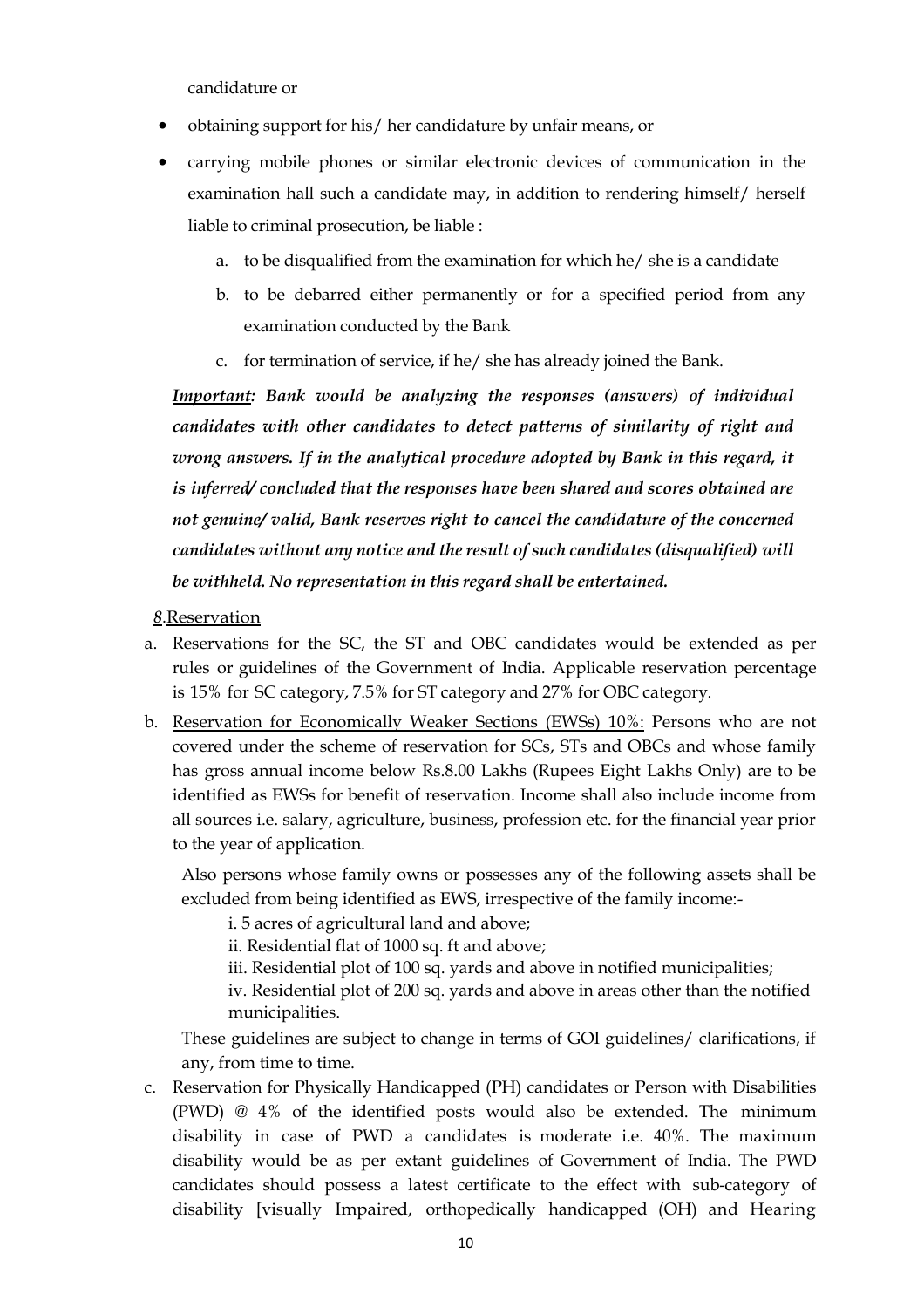Impairment (HI) only] issued by the Board or countersigned by the Medical Superintendent or Chief Medical Officer or Head of Hospital of Government. Reservations for PWD (horizontal reservations) will be adjusted against the number of incumbent in the relevant reservation roster.

## Definitions of Categories of disabilities:

(i) Visually Impaired (VI)

Blindness refers to condition where a person suffers from any of the following conditions namely (1) Total absence of sight, (ii) Visual acuity not exceeding 6/60 or 20/200 (snellen) in the better eye with correcting lenses. (iii) Limitation of the field of vision subtending in angle of 20 degrees or worse. Low vision means a person with impairment of visual functioning even after treatment or standard refractive correction but who uses or is potentially capable of using vision for the planning of execution of a task with appropriate assistive device.

- (ii) Orthopedically handicapped (OH): Only those Orthopedically Challenged candidates who have locomotor disability or cerebral palsy with locomotor impairment of minimum of 40% and only those who fall in the following
	- categories are eligible to apply: BL Both legs affected but not arms
	- OA One arm affected (R or L) –
	- (a) Impaired reach;
	- (b) weakness of grip;
	- (c) ataxia OL One leg affected (R or L) MW Muscular weakness and limited physical endurance Guidelines for Persons with Disabilities using a Scribe.
	- (III) Hearing Impairment : Means loss of Sixty decibels or more in the better year in the conversational range of frequencies.

The visually impaired candidates and candidates whose writing speed is affected by cerebral palsy can use their own scribe at their cost during the online examination. In all such cases where a scribe is used, the following rules will apply:

- The candidate will have to arrange his/her own scribe at his/her own cost.
- The scribe may be from any academic stream.
- Both the candidate as well as scribe will have to give a suitable undertaking confirming that the scribe fulfils all the stipulated eligibility criteria for a scribe mentioned above. Further, in case it later transpires that he/she did not fulfill any laid down eligibility criteria or suppressed material facts the candidature of the applicant will stand cancelled, irrespective of the result of the online examination.
- Those candidates who use a scribe shall be eligible for compensatory time of 20 minutes for every hour of the examination.
- The same scribe cannot be used by more than one candidate. In addition, the scribe arranged by the candidate should **not** be candidate for the same online examination. If violation of the above is detected at any stage of the process, candidature for the examination of both the candidate and the scribe will be cancelled.
- Applicants eligible for and who wish to use the services of a scribe in the examination should invariably carefully indicate the same in the online application form. Any subsequent request may not be favorably entertained.

#### **Guidelines for candidates**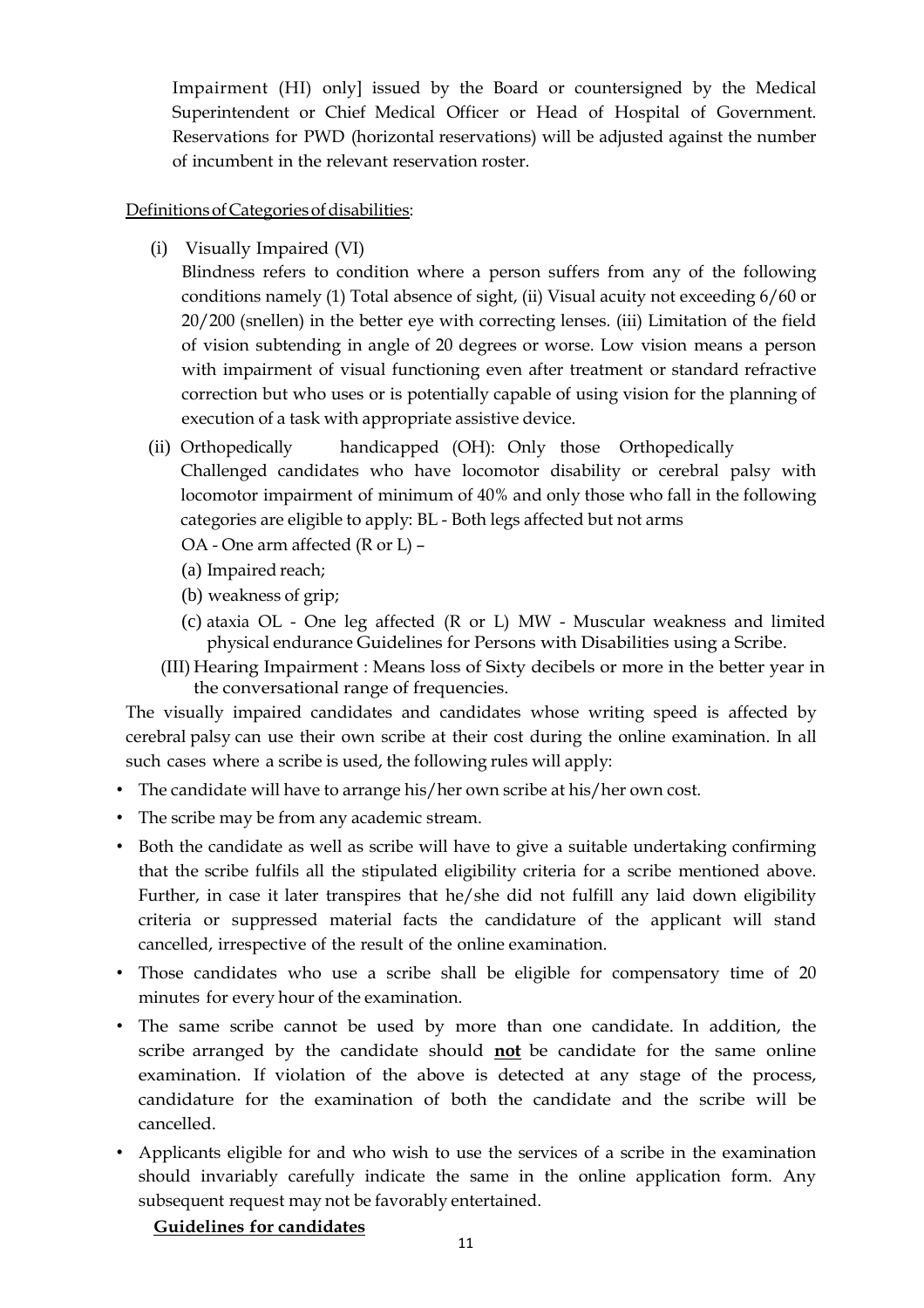(i) with locomotor disability and cerebral palsy

A compensatory time of twenty minutes per hour shall be permitted for the candidates with locomotor disability and cerebral palsy where dominant (writing) extremity is affected to the extent of slowing the performance of function (minimum of 40% impairment).

(ii) Visually Impaired candidates

A compensatory time of twenty minutes per hour shall be permitted for Visually Impaired candidates (who suffer from not less than 40% of disability) who opt to view the contents of the test in magnified font. This facility will not be available to Visually Impaired candidates who use the services of a Scribe for the examination. These guidelines are subject to change in terms of GOI guidelines/ clarifications, if any, from time to time. Please note the candidates not opting for scribe in the application form will not be allowed to use the facility of scribe.

## 9. Pre-Examinationtraining(PET)forSC/ST/OBCapplicants

- (i) In compliance with Government Guidelines, IDBI Bank would arrange free non- residential pre-recruitment training for interested eligible SC/ST/OBC applicants for 6 consecutive days from 06.05.2019 to 11.05.2019 priorto the written test. The PET will be organized at Ahmedabad, Amritsar, Bhopal, Bengaluru, Belgaum, Bhubaneswar, Coimbatore, Chennai, Chandigarh, Delhi – NCR, Guwahati, Gwalior, Hyderabad, Jaipur, Kanpur, Kolkata, Kochi, Lucknow, Madurai, Mangalore, Mumbai, Nagpur, Patna, Pune, Raipur, Rajkot, Ranchi, Thiruvananthapuram, Vijayawada and Vishakhapatnam. IDBI Bank has discretion to add or delete the centers in respect of pre- recruitment training. Applicants who desire to avail of such training may indicate the same at the appropriate place in the application form. The applicants will have to make their own arrangements for travel and stay and meet all expenses. The pre examination training will not confer on the applicants any right of recruitment in IDBI Bank.
- (ii)\_Details regarding the time, date and address of the venue of the pre- examination training for the interested eligible applicants would be put on IDBI Bank's website. Provision will be made to issue Call Letter online for the pre examination training. Applicants would have to visit IDBI Bank's website to download the online call letter for the PET by entering their registration number and password. Other instructions, if any, in this regard would also be displayed on the website. Applicants are, therefore, advised to visit IDBI Bank's website at regular intervals for updates.
- (iii) Applicants will not be called for the PET if they do not opt for the same in the application form.

10. General Instructions (Pleasereadcarefullybeforefillinguptheonlineapplicationform)

i. Cut-off date: March 1, 2019.

Before submitting the online application form, the applicants must ensure that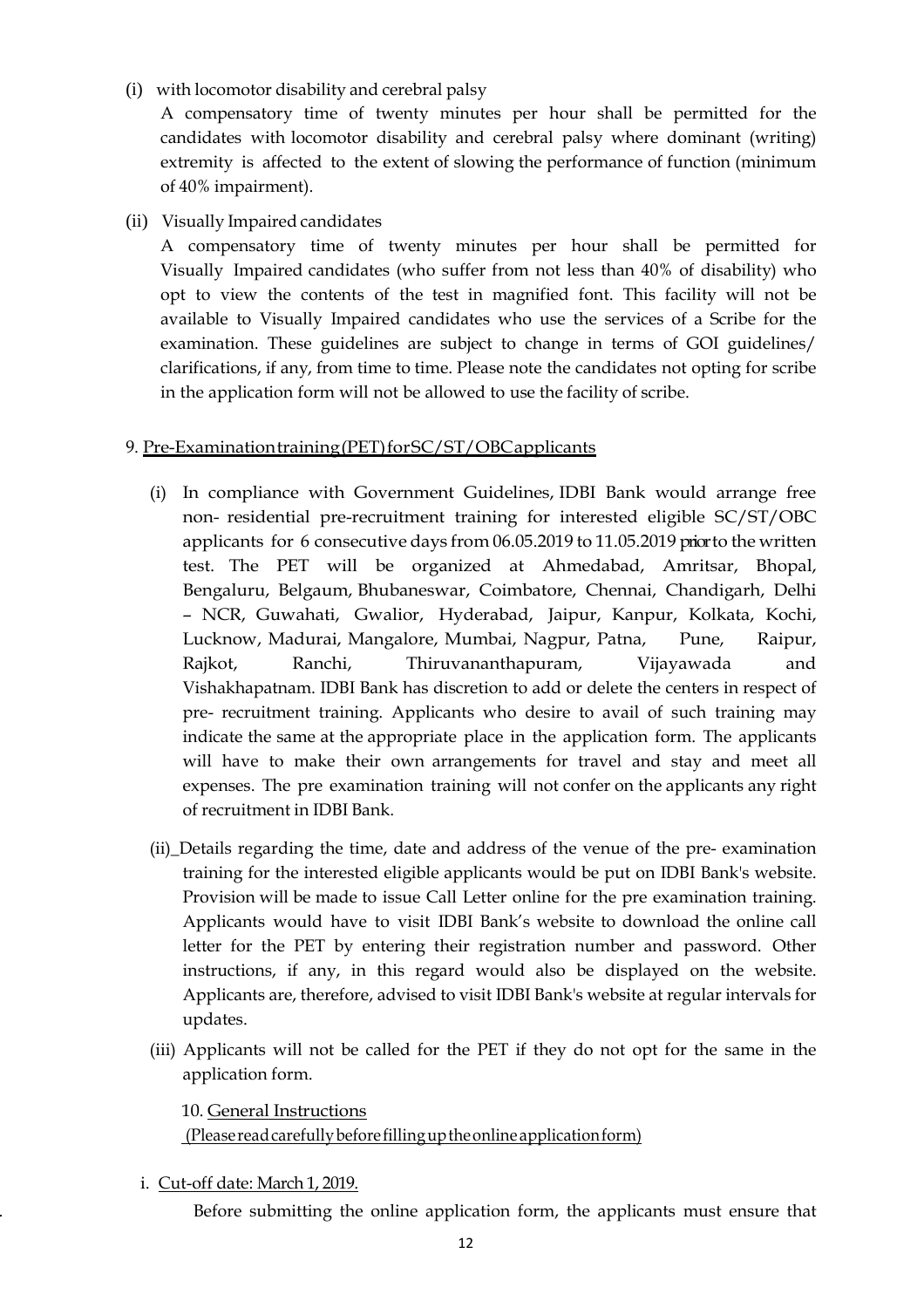they fulfill all the eligibility criteria with respect to age, educational qualifications, etc. as stated in this advertisement. If the applicants are not eligible, their candidature will be cancelled at any stage of the recruitment. If the applicant qualifies in the selection process and subsequently it is found that he or she does not fulfil the eligibility criteria, his or her candidature will be cancelled and if appointed, services would be terminated without any notice or compensation.

ii. Applications should be submitted only through the on-line mode through IDBI Bank's website, after carefully going through all the instructions contained in General Instructions given in the advertisement and in the Online Application Form. No other means or mode of application form would be accepted.

- iii. On submission of the online application, the candidates would receive a registration number and password, which they need to retain for use in future.
- iv. Application should be filled only in English.
- v. Not more than one application should be submitted by any candidate. In case of multiple applications only the latest valid (complete) application will be retained and the application fee / intimation charges paid for the other multiple registration(s) will stand forfeited. Multiple attendance / appearances in the online examination and / interview will be summarily rejected / candidature cancelled.
	- vi. Request for change of center for online examination or interviews will not be considered. However, IDBI Bank reserves the right to cancel or add any center depending upon the response in that center.
	- vii. All educational qualifications, which the applicant intends to indicate in the application form, should have been obtained before the cut-off date, from recognized Universities or Institutions in India.
	- viii. IDBI Bank reserves the right to modify or amend or reverse or cancel any or all of the provisions of the recruitment process including eligibility criteria.
	- ix. IDBI Bank may at its discretion, hold re-written test and/or re-interview, wherever necessary in respect of a center or venue or specific candidates(s) and/or all centers or all candidates.
	- x. Applicants would not be allowed for online test and personal interview without the online call letter. No duplicate call letter would be issued to the applicants.
	- xi. All applicants belonging to the SC, ST, OBC, Ex-Serviceman, EWS and PWD category should produce at the time of interview, attested copy of the relevant certificate in the prescribed form from the Competent Authority empowered to issue such certificate. The name of the caste should be listed in central list of SC/ST/OBC and the caste certificates should be in central government format. OBC certificate should be of a recent date with suitable mention about creamy layer. (Applicants with "Non-Creamy Layer Clause" certificate would be eligible for reservation as per Government of India guidelines). The PWD applicants shall possess a certificate of disability issued by the competent authority as per the Government of India guidelines. EWS certificate should be issued by competent authority.
	- xii. The applicant's appointment will remain provisional subject to caste or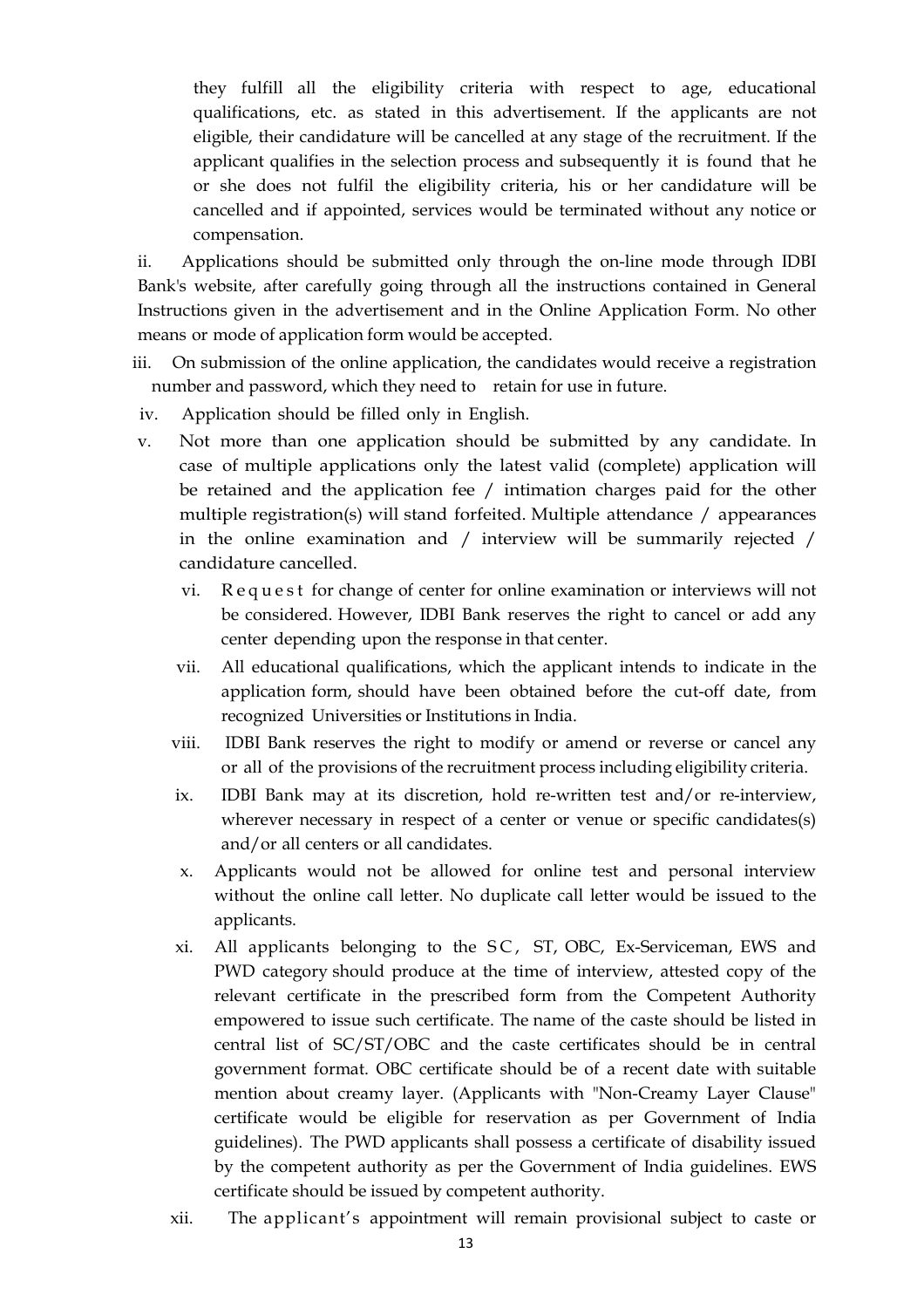tribe certificates being verified through proper channel and verification of other testimonials. The applicant's services will be liable to be terminated forthwith without assigning any reason in case the verification reveals that his or her claim for belonging to SC, ST, OBC, PWD, EWS and Ex-Serviceman category and other testimonials is false. IDBI Bank also reserves its right to take such further action against the candidates, as it may deem proper, for production of such false caste certificate/ testimonials.

- xiii. SC/ST applicants eligible for the selection process will be reimbursed, on production of tickets, the to and fro actual single return Second Class railway fare by the shortest route from the place of their residence to the place of interview. This concession will not be admissible to SC/ST candidates who are already in service in Central or State Government or Corporations or Public Undertakings or Local Government or Institutes and Panchayats.
- xiv. Applicants already in service of Government or Quasi Government Organizations and Public Sector Banks or Undertakings will have to produce a 'No Objection Certificate' from their employer, at the time of interview. Before appointment in the Bank, a proper discharge certificate or Release Order from the employer will have to be produced. If the Application is required to be routed through the employer and in the process it reaches after the due date, it will not be considered even though submitted to the employer before the due date.
- xv. IDBI Bank shall not furnish the mark-sheet of selection process to applicants.
- xvi. IDBI Bank shall not entertain requests from candidates seeking advice about their eligibility to apply nor from any eligible and not selected applicants.
- xvii. Canvassing in any form will be a disqualification.
- xviii. In all matters regarding eligibility, the selection process, the stages at which scrutiny of the documents regarding eligibility is to be undertaken, documents to be produced for the selection process, assessment, prescribing minimum qualifying standards in the selection process, number of vacancies and communication of result, etc., IDBI Bank's decision shall be final and binding on the applicants and no correspondence shall be entertained in this regard.
- xix. Appointment of the applicants in IDBI Bank will also be subject to Medical fitness, satisfactory Reference / background check and the outcome of the writ petition.
	- xx. Applications with suppression or concealment of any information and containing incorrect or misleading information will lead to the applicants being disqualified, as and when detected, irrespective of the stage of selection process and will also lead to dismissal from employment on its detection any time after appointment.
- xxi. The appointment of the applicants is liable to be terminated forthwith without any notice or compensation in lieu of notice, if any declaration or statement or information furnished by them is found to be false or untrue or if any material information if found to be suppressed, or concealed by them.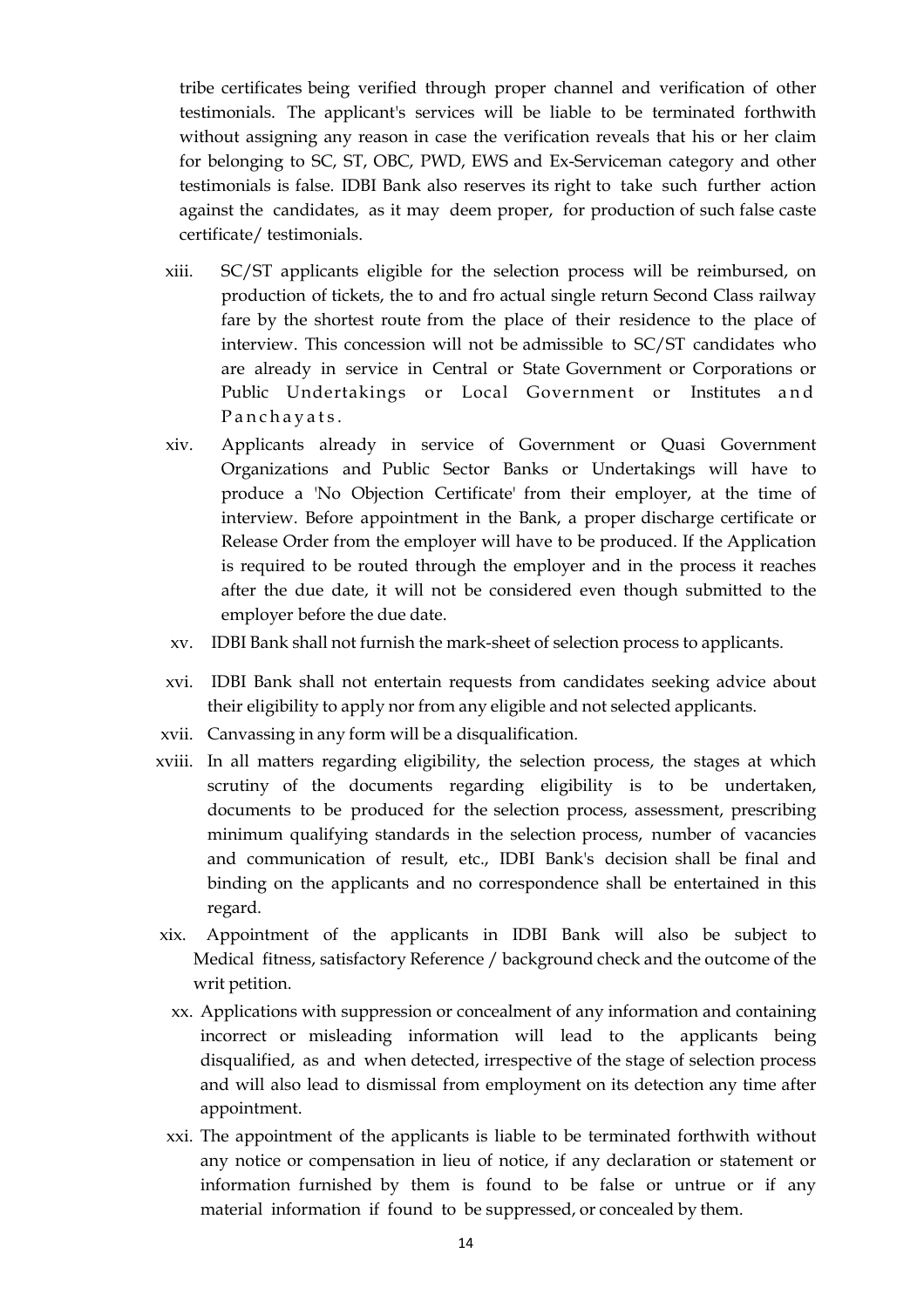- xxii. Applicants are advised not to change their signature at any point of time during and after the recruitment process.
- xxiii. The possibility of occurrences of some problem in the administration of the examination cannot be ruled out completely which may impact test delivery and / or result from being generated. In that event every effort will be made to rectify such problem which may include the conduct of another examination, if considered necessary.

## xxiv. **BIOMETRIC DATA – Capturing and Verification**

It has been decided to capture and verify the biometric data (right thumb impression or otherwise) and the photograph of the candidates on the day of the Online Examination

Please note: The biometric data and photograph will be captured / verified on the following occasions –

- Before the start of the Online examination it will be captured.
- At the end of Online examination before leaving the exam hall / lab.
- At the time of document verification / interview

Decision of the Biometric data verification authority with regard to its status (matched or mismatched) shall be final and binding upon the candidates.

**Refusal to participate in the process of biometric data capturing / verification on any of the above mentioned occasions may lead to cancellation of candidature.**

Candidates are requested to take care of the following points in order to ensure a smooth process

- If fingers are coated (stamped ink/mehndi/coloured.etc.), ensure to thoroughly wash them so that coating is completely removed before the exam /Interview / Document Verification day.
- If fingers are dirty or dusty, ensure to wash them and dry them before the finger print (biometric) is captured.
- Ensure fingers of both hands are dry. If fingers are moist, wipe each finger to dry them.
- If the primary finger (right thumb) to be captured is injured/damaged, immediately notify the concerned authority in the test center.
- xxv. Any resultant dispute arising out of this advertisement and the selection process shall be subject to the sole jurisdiction of the Courts situated in Mumbai only.

## DISCLAIMER

Instances for providing incorrect information and/or process violation by a candidate detected at any stage of the selection, process will lead to disqualification of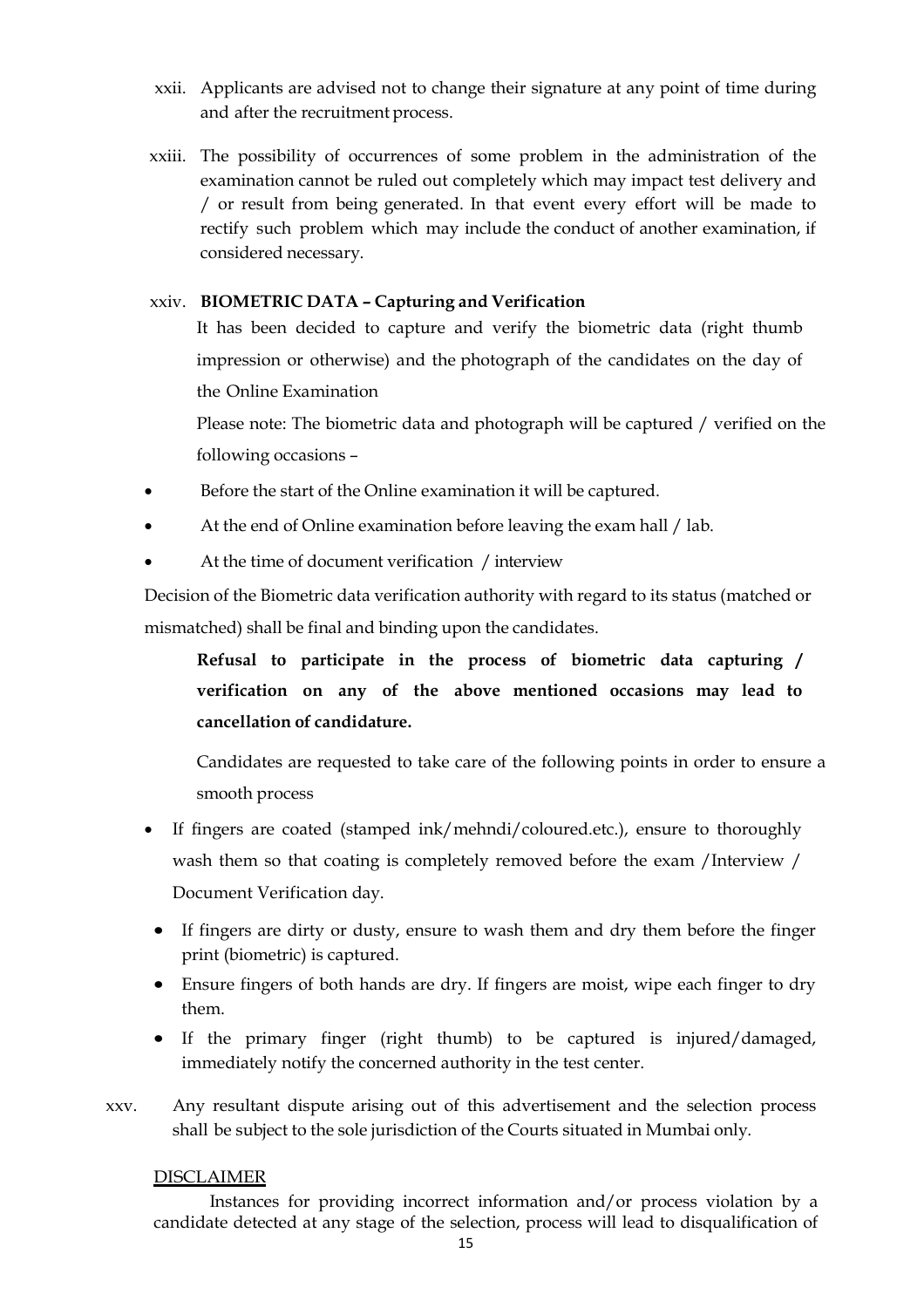the candidate from the selection process and he/she will not be allowed to appear in any of the common recruitment process in the future. If such instances go undetected during the current selection process but are detected subsequently, such disqualification will take place with retrospective effect.

Place: Mumbai Date: 28 / 0 3 / 2 0 1 9 General Manager (HR)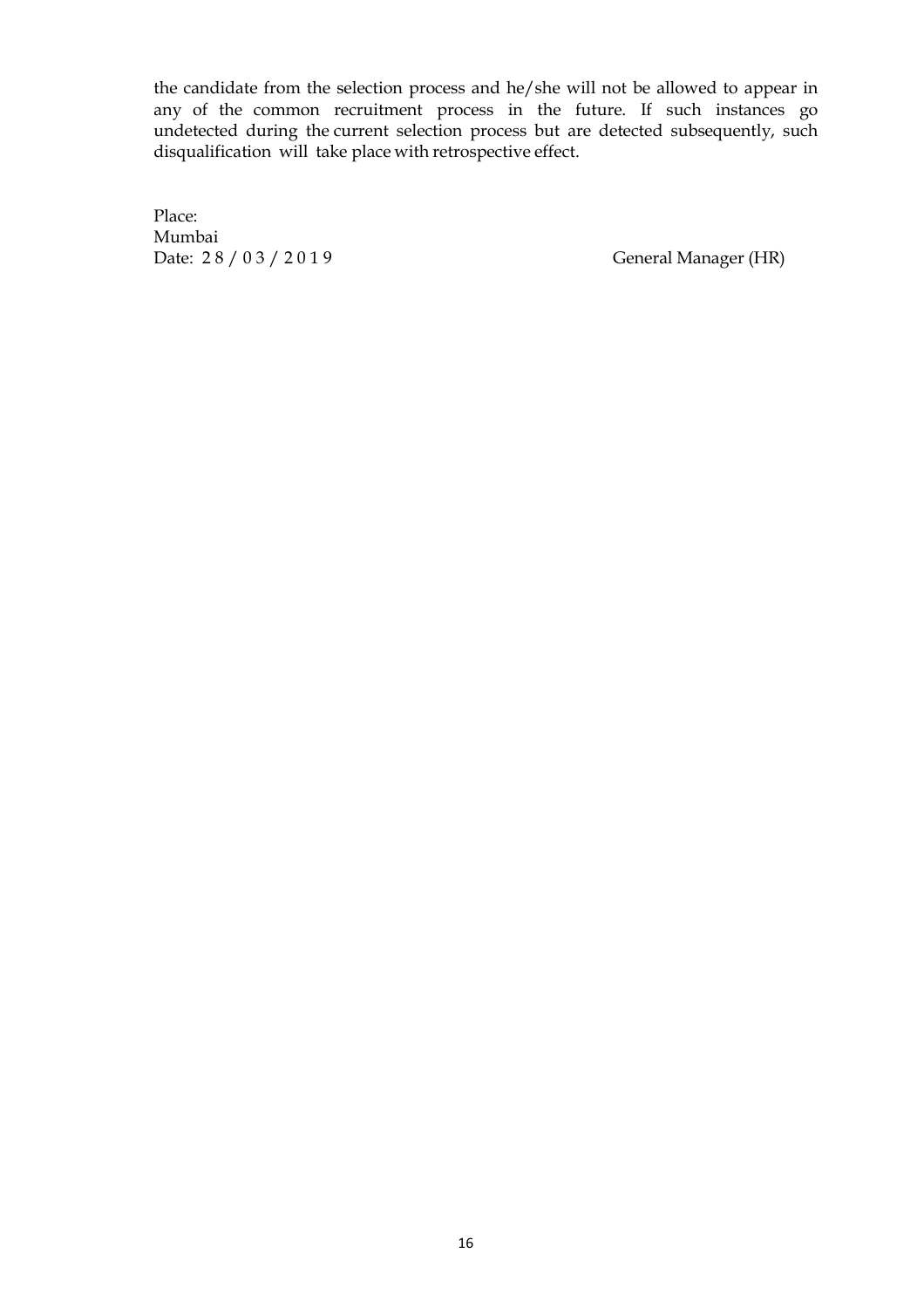

| Annexure – I         |                   |  |  |  |
|----------------------|-------------------|--|--|--|
| State / UT / NCR     | Centre            |  |  |  |
| Andhra Pradesh       | Hyderabad         |  |  |  |
|                      | Tirupati          |  |  |  |
|                      | Vijaywada         |  |  |  |
|                      | Vishakhapatam     |  |  |  |
| Arunachal Pradesh    | Itanagar          |  |  |  |
| Assam                | Guwahati          |  |  |  |
| Bihar                | Bhagalpur         |  |  |  |
|                      | Darbhang          |  |  |  |
|                      | Muzzafarpur       |  |  |  |
|                      | Patna             |  |  |  |
|                      |                   |  |  |  |
|                      | Purnea            |  |  |  |
| Chandigarh           | Chandigarh        |  |  |  |
| Chhattisgarh         | <b>Bhilai</b>     |  |  |  |
|                      | Bilaspur          |  |  |  |
|                      | Raipur            |  |  |  |
| Dadra & Nagar Haveli | Surat             |  |  |  |
|                      |                   |  |  |  |
| Daman & Diu          | Jamnagar          |  |  |  |
|                      |                   |  |  |  |
| Delhi - NCR          | Bahadurgarh       |  |  |  |
|                      | Delhi             |  |  |  |
|                      | Faridabad         |  |  |  |
|                      | Ghaziabad         |  |  |  |
|                      | Greater           |  |  |  |
|                      | Noida             |  |  |  |
|                      | Gurgaon           |  |  |  |
| Goa                  | Panaji            |  |  |  |
|                      |                   |  |  |  |
| Gujarat              | Ahmedabad         |  |  |  |
|                      | Gandhinagar       |  |  |  |
|                      | Rajkot            |  |  |  |
|                      | Vadodara          |  |  |  |
|                      |                   |  |  |  |
| Haryana              | Ambala            |  |  |  |
|                      | Panchkula         |  |  |  |
| Himachal Pradesh     | Shimla            |  |  |  |
| Jammu & Kashmir      | Jammu             |  |  |  |
|                      | Srinagar          |  |  |  |
| Jharkhand            | Bokaro            |  |  |  |
|                      | Dhanbad           |  |  |  |
|                      | Jamshedpur        |  |  |  |
|                      | Ranchi            |  |  |  |
|                      |                   |  |  |  |
| Karnataka            | Bengaluru         |  |  |  |
|                      | Belgaum           |  |  |  |
|                      | Dharwad           |  |  |  |
|                      | Hubli             |  |  |  |
|                      | Mangalore         |  |  |  |
| Kerala               | Kochi             |  |  |  |
|                      | Kozhikode         |  |  |  |
|                      | Thiruvananthpuram |  |  |  |
| Lakshwadweep         | Kavarrati         |  |  |  |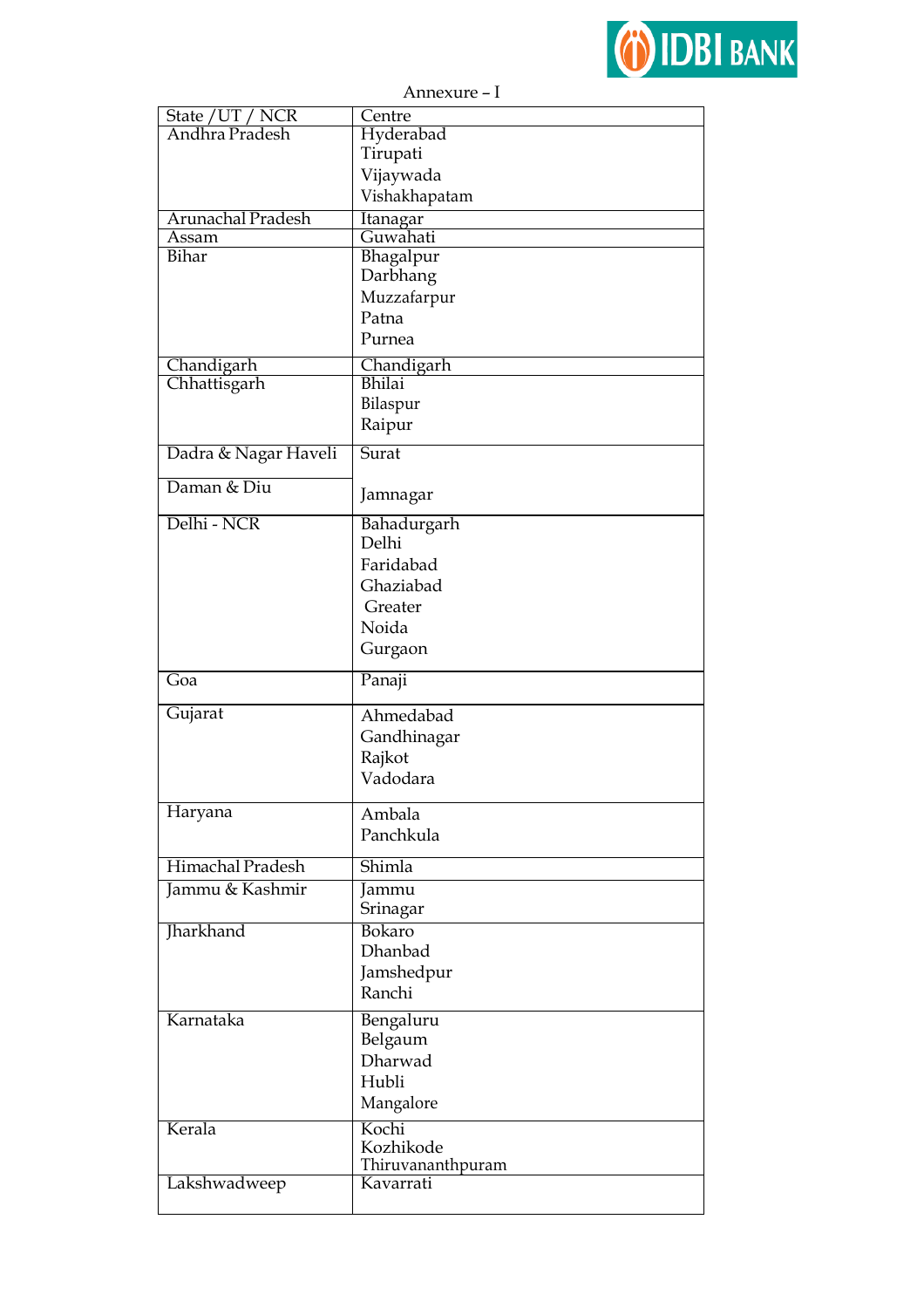

| Madhya Pradesh       | Bhopal                        |  |  |  |
|----------------------|-------------------------------|--|--|--|
|                      | Gwalior                       |  |  |  |
|                      | Indore                        |  |  |  |
|                      |                               |  |  |  |
|                      | Jabalpur                      |  |  |  |
| Maharashtra          | Aurangabad                    |  |  |  |
|                      | Mumbai / Navi Mumbai, Greater |  |  |  |
|                      | Mumbai/Thane                  |  |  |  |
|                      |                               |  |  |  |
|                      | Nagpur                        |  |  |  |
|                      | Nanded                        |  |  |  |
|                      | Pune                          |  |  |  |
| Manipur              | Imphal                        |  |  |  |
| Meghalaya            | Shillong                      |  |  |  |
| Mizoram              | Aizawl                        |  |  |  |
| Nagaland             | Kohima                        |  |  |  |
| Odisha               | Berhampur(Ganjam)             |  |  |  |
|                      | Bhubaneshwar                  |  |  |  |
|                      | Sambalpur                     |  |  |  |
| Puducherry           | Puducherry                    |  |  |  |
| Punjab               | Amritsar                      |  |  |  |
|                      | Ludhiana                      |  |  |  |
|                      |                               |  |  |  |
|                      | Mohali                        |  |  |  |
|                      | Patiala                       |  |  |  |
| Rajasthan            | Ajmer                         |  |  |  |
|                      | <b>Bikaner</b>                |  |  |  |
|                      |                               |  |  |  |
|                      | Jaipur                        |  |  |  |
|                      | Jodhpur                       |  |  |  |
|                      | Udaipur                       |  |  |  |
| Sikkim               |                               |  |  |  |
| Tamilnadu            | Gangtok<br>Chennai            |  |  |  |
|                      |                               |  |  |  |
|                      | Coimbatore                    |  |  |  |
|                      | Madurai                       |  |  |  |
|                      | Thiruchirap                   |  |  |  |
| Telangana            | Hyderabad                     |  |  |  |
| Tripura              | Agartala                      |  |  |  |
| <b>Uttar Pradesh</b> | Agra                          |  |  |  |
|                      | Allahabad                     |  |  |  |
|                      | Gorakhpur                     |  |  |  |
|                      |                               |  |  |  |
|                      | Kanpur                        |  |  |  |
|                      | Lucknow                       |  |  |  |
|                      | Meerut                        |  |  |  |
|                      | Varanasi                      |  |  |  |
| Uttarakhand          | Dehradun                      |  |  |  |
|                      | Roorkee                       |  |  |  |
| <b>West Bengal</b>   | <b>Bardhaman</b>              |  |  |  |
|                      | Berhampur                     |  |  |  |
|                      |                               |  |  |  |
|                      | Durgapur                      |  |  |  |
|                      | Greater Kolkata               |  |  |  |
|                      | Siliguri                      |  |  |  |
|                      |                               |  |  |  |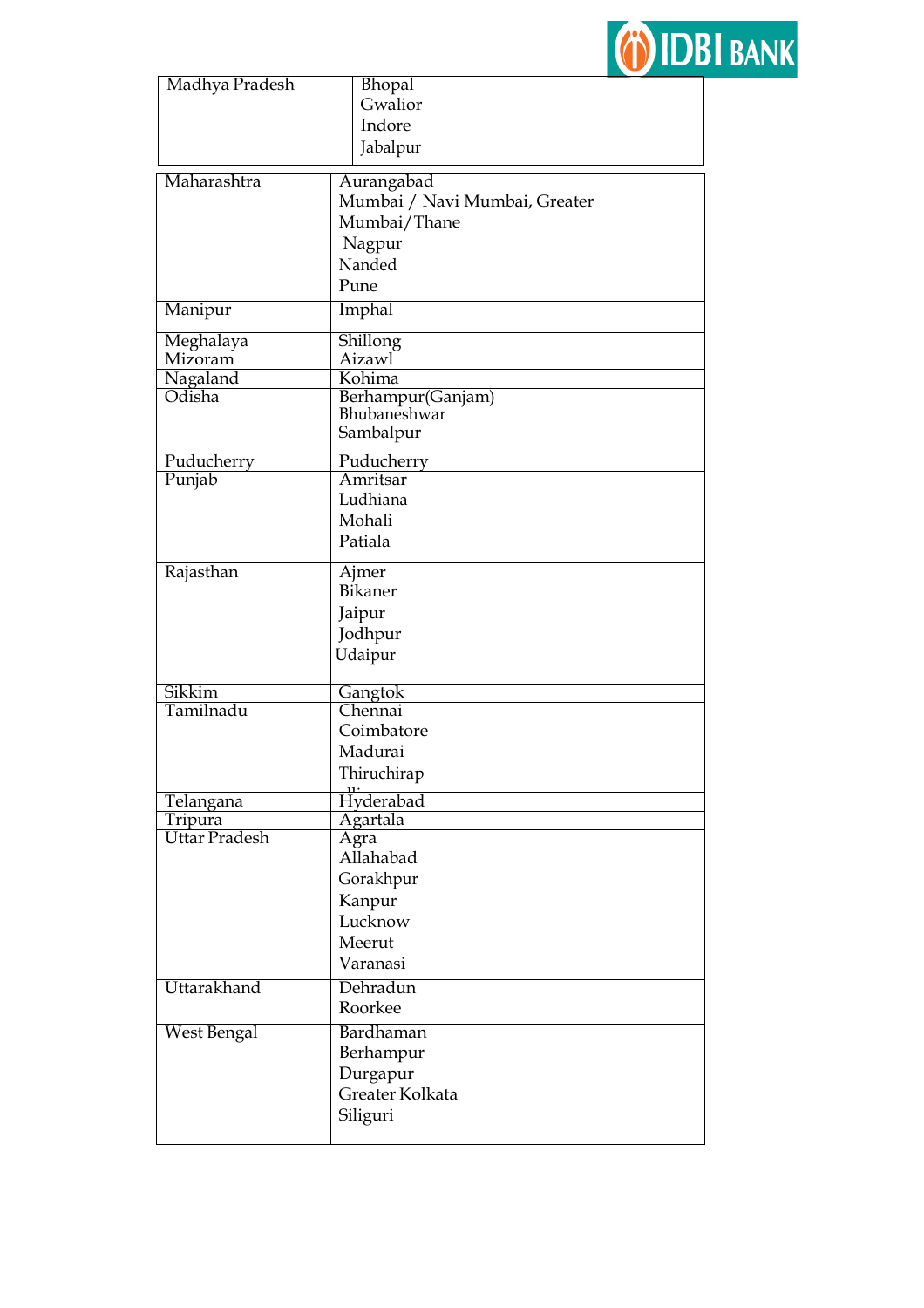

## **Annexure – II**

#### **GUIDELINES FOR SCANNING THE PHOTOGRAPH & SIGNATURE**

Before applying online a candidate will be required to have a scanned (digital) image of his/her photograph and signature as per the specifications given below.

## **(i) PHOTOGRAPH IMAGE:**

- Photograph must be a recent passport style colour picture.
- The picture should be in colour, against a light-coloured, preferably white, background.
- Look straight at the camera with a relaxed face
- If the picture is taken on a sunny day, have the sun behind you, or place yourself in the shade, so that you are not squinting and .there are no harsh shadows
- If you have to use flash, ensure there is no "red-eye"
- If you wear glasses make sure that there are no reflections and your eyes can be clearly seen.
- Caps, hats and dark glasses are not acceptable. Religious headwear is allowed but it must not cover your face.
- Dimensions 200 x 230 pixels (preferred)
- Size of file should be between 20kb–50 kb
- Ensure that the size of the scanned image is not more than 50KB. If the size of the file is more than 50 KB, then adjust the settings of the scanner such as the DPI resolution, no. of colours etc., during the process of scanning.

## **(ii) SIGNATURE IMAGE:**

- The applicant has to sign on white paper with Black Ink pen.
- The signature must be signed only by the applicant and not by any other person.
- The signature will be used to put on the Hall Ticket and wherever necessary.
- If the Applicant's signature on the answer script, at the time of the examination, does not match the signature on the Hall Ticket, the applicant will be disqualified.
- Dimensions 140 x 60 pixels (preferred)
- Size of file should be between 10kb 20kb
- Ensure that the size of the scanned image is not more than 20KB

## **(iii) SCANNING THE PHOTOGRAPH & SIGNATURE:**

- Set the scanner resolution to a minimum of 200 dpi (dots per inch)
- Set Color to True Color
- File Size as specified above
- Crop the image in the scanner to the edge of the photograph/signature, then use the upload editor to crop the image to the final size (as specified above).
- The image file should be JPG or JPEG format. An example file name is : image01.jpg or image01.jpeg Image dimensions can be checked by listing the folder files or moving the mouse over the file image icon.
- Applicants using MS Windows/MSOffice can easily obtain photo and signature in .jpeg format not exceeding 50KB & 20KB respectively by using MS Paint or MSOffice

Picture Manager. Scanned photograph and signature in any format can be saved in .jpg format by using "Save As" option in the File menu and size can be reduced below 50KB(photograph) & 20KB(signature) by using crop and then resize option (Please see point (i)  $\&$  (ii) above for the pixel size) in the "Image" menu. Similar options are available in other photo editor also.